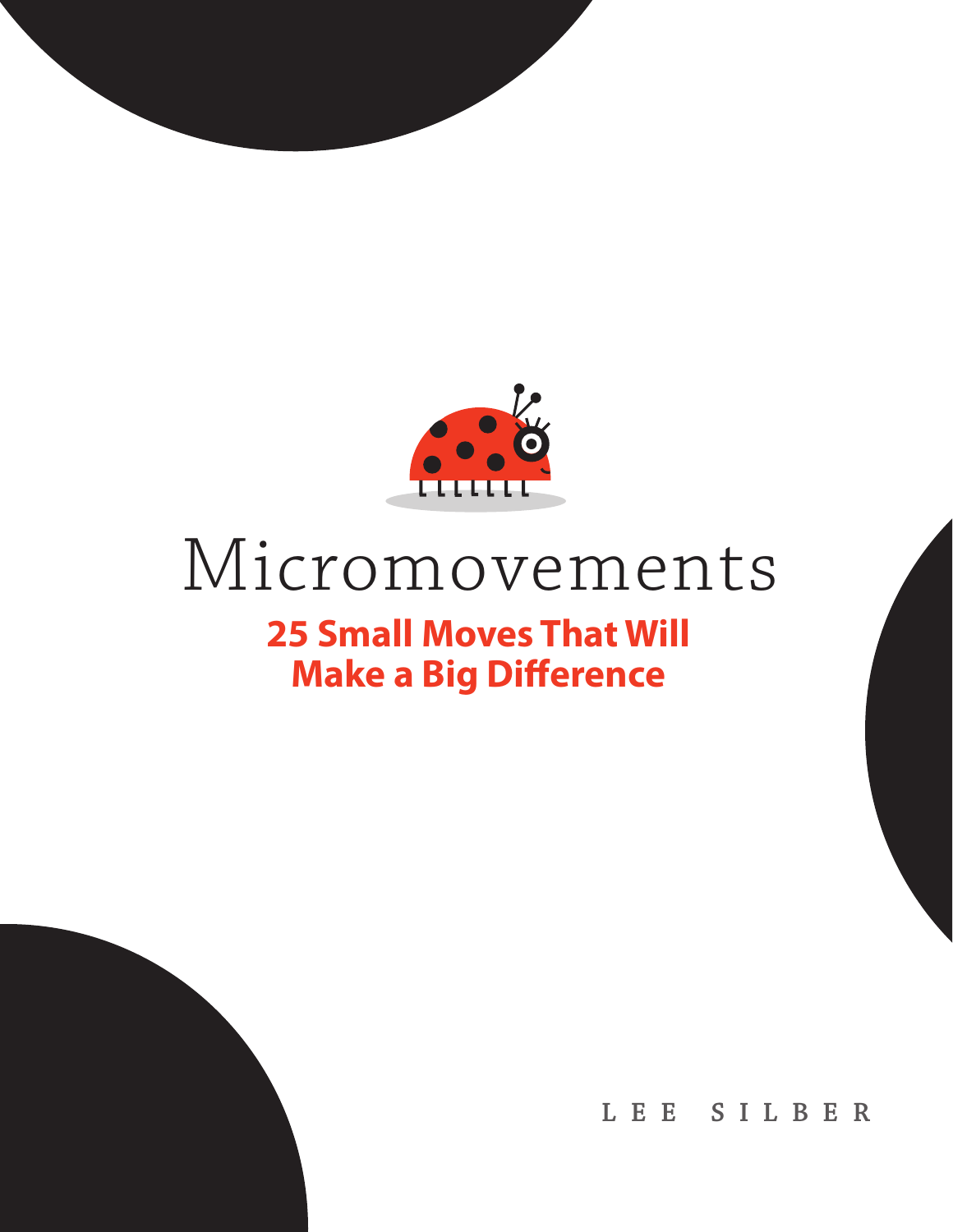#### Micromovements

#### DEDICATED TO

My sons, Evan and Ethan

#### DEEP IMPACT PUBLISHING

leesilber@leesilber.com www.leesilber.com 858-735-4533

Copyright © 2021 by Lee Silber All Rights Reserved

#### DESIGNED BY

Lee Silber

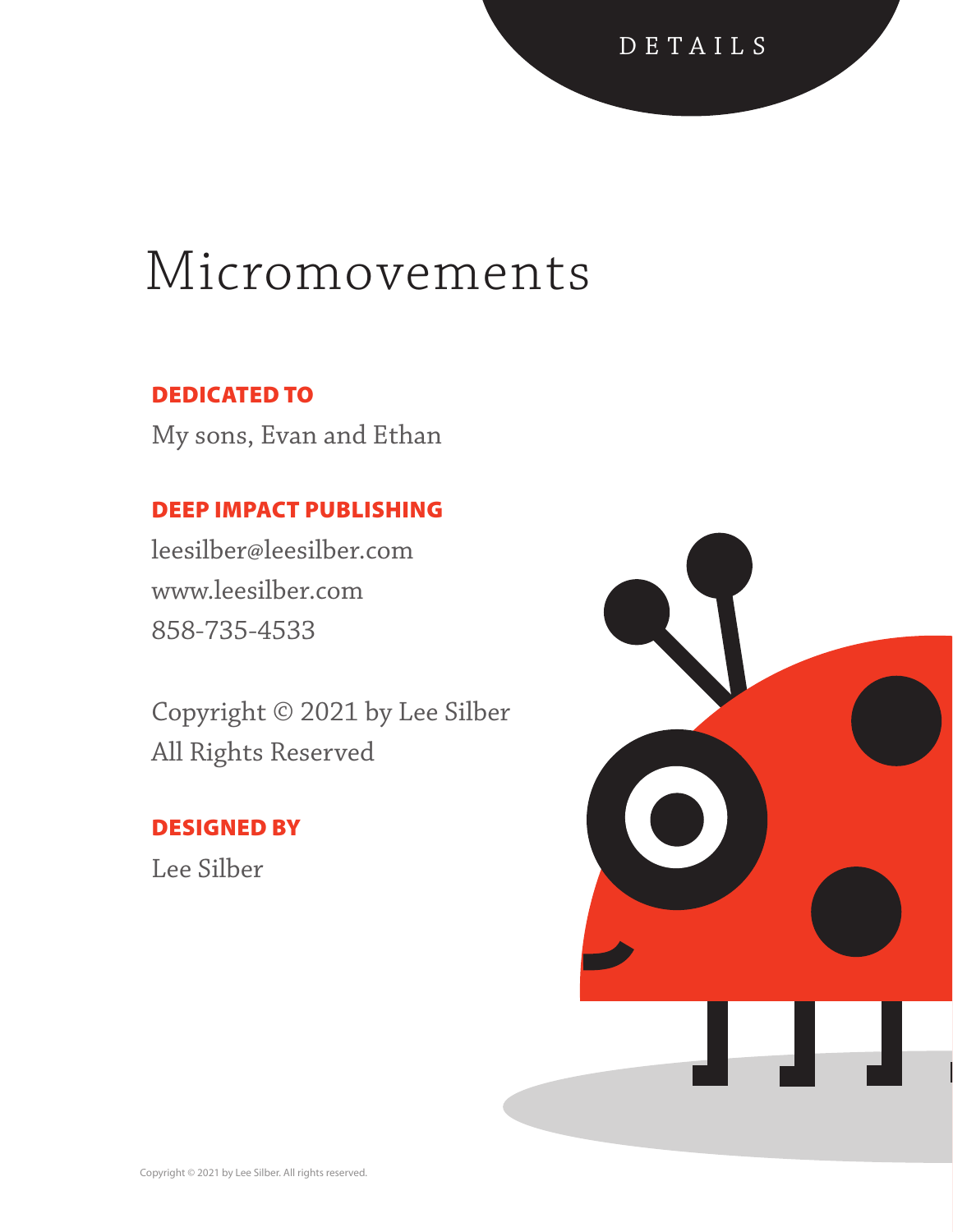# Think Small

A long introduction for a book about micromovements just seems *wrong*. So I'll get right to the point. This book contains over 25 simple and small moves that can lead to big success, happiness, and control over your life.

—Lee Silber

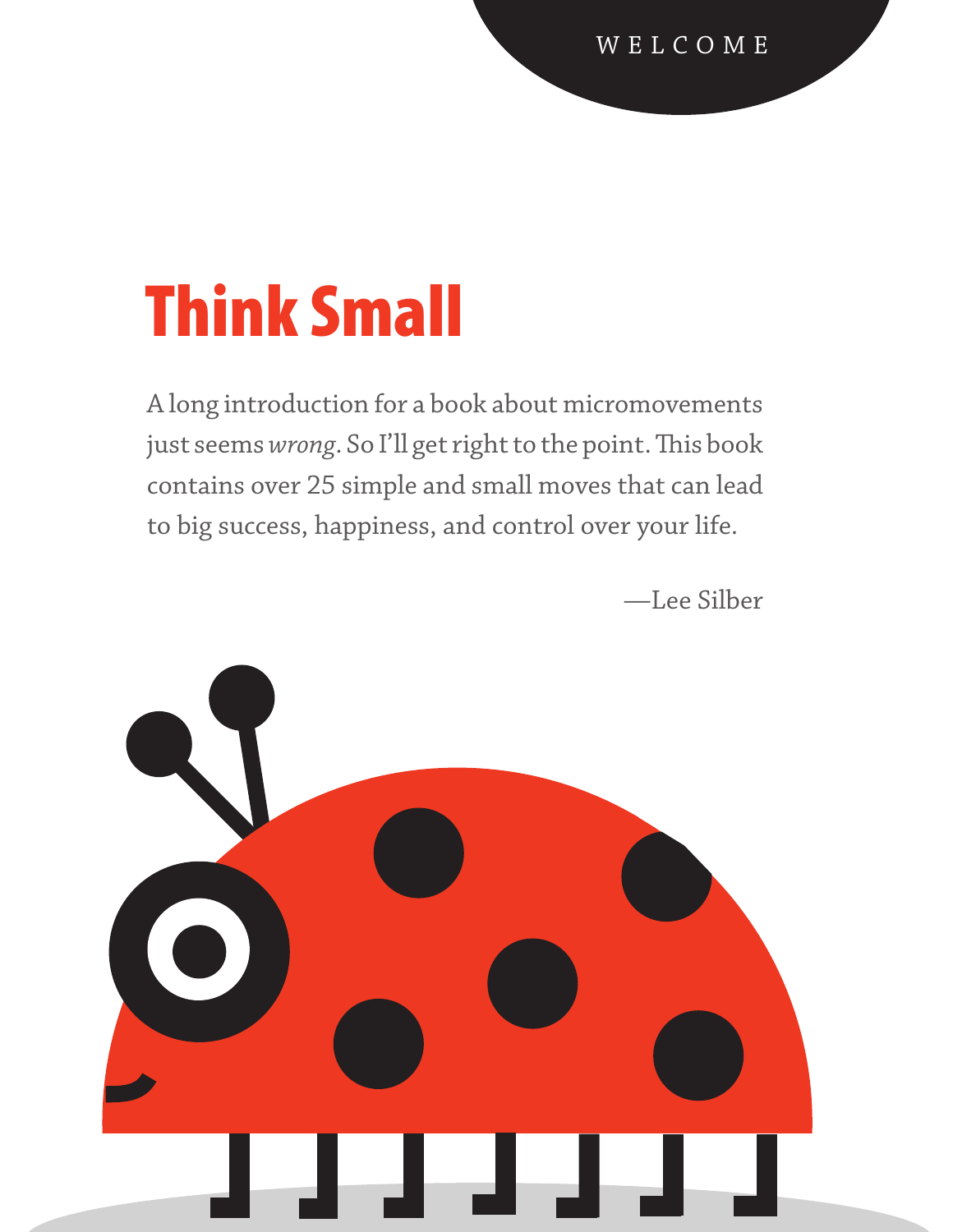# Learning to Let Go

Ricky Nelson famously sang, "You can't please everyone, so you got to please yourself." In his case he was singing about singing what he truly wanted to—critics and fans be damned. Look at this list below and see if there's anything on it *you* can let go of.

- \_\_ Worrying what others will think of you.
- \_\_ Letting regrets from the past ruin your present.
- \_\_ Trying to be perfect in everything you do all the time.
- \_\_ Comparing yourself to others—and coming up short.
- \_\_ Worrying about all the bad things that *might* happen.
- \_\_ Holding grudges for things that happened years ago.
- \_\_ Attempting to control things out of your control.
- \_\_ Blaming others for things that went wrong.

*\* Accept something about yourself right now that bothers you, but you will never be able to change.*

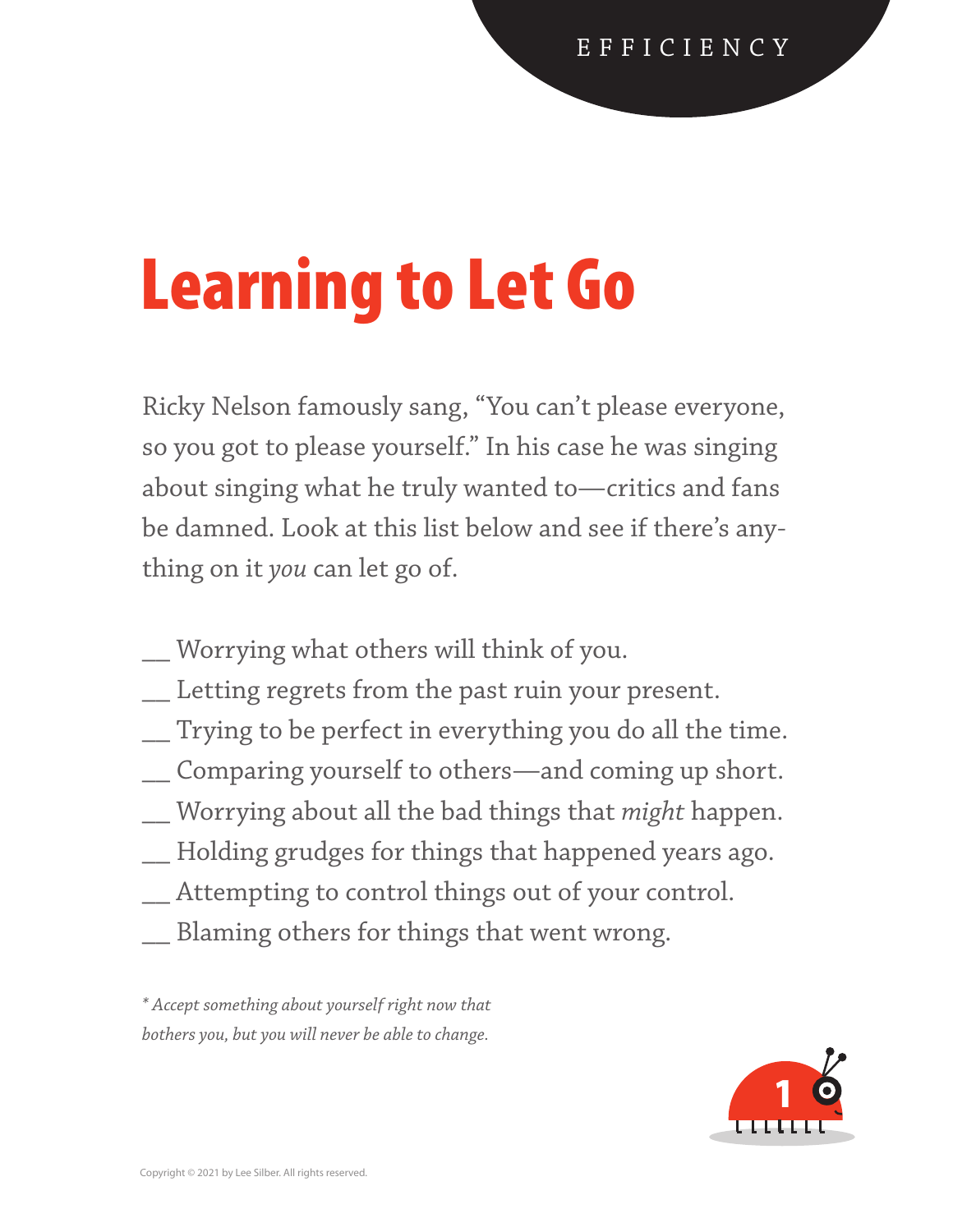#### Your Plus One

Often when we see others who are rich, famous, and successful we think, "Ahhh, they're just lucky." Sure, if luck is where practice, preparation, and persistence meets possibilities. I believe it's the "Plus One" that in many cases separates the have's and have nots.

If we did just one more thing a day, didn't give up and gave something one more try, or did the one thing others were unwilling to, we could do more—be more. We all have another gear if we push ourselves to get there that's what winners do.

*ACTION: We see the success, what we don't see is the extra effort it takes to continually improve until a person is the best at something. Rocky said it best, "It ain't about hard you can hit. It's about how hard you can get hit, and keep moving forward." What is your, "Plus One?" Think about an area you want to improve and ask yourself, what is one small thing I can do right now to add on to what I am already doing to push me past where I am now? Do it. Do it now.* 

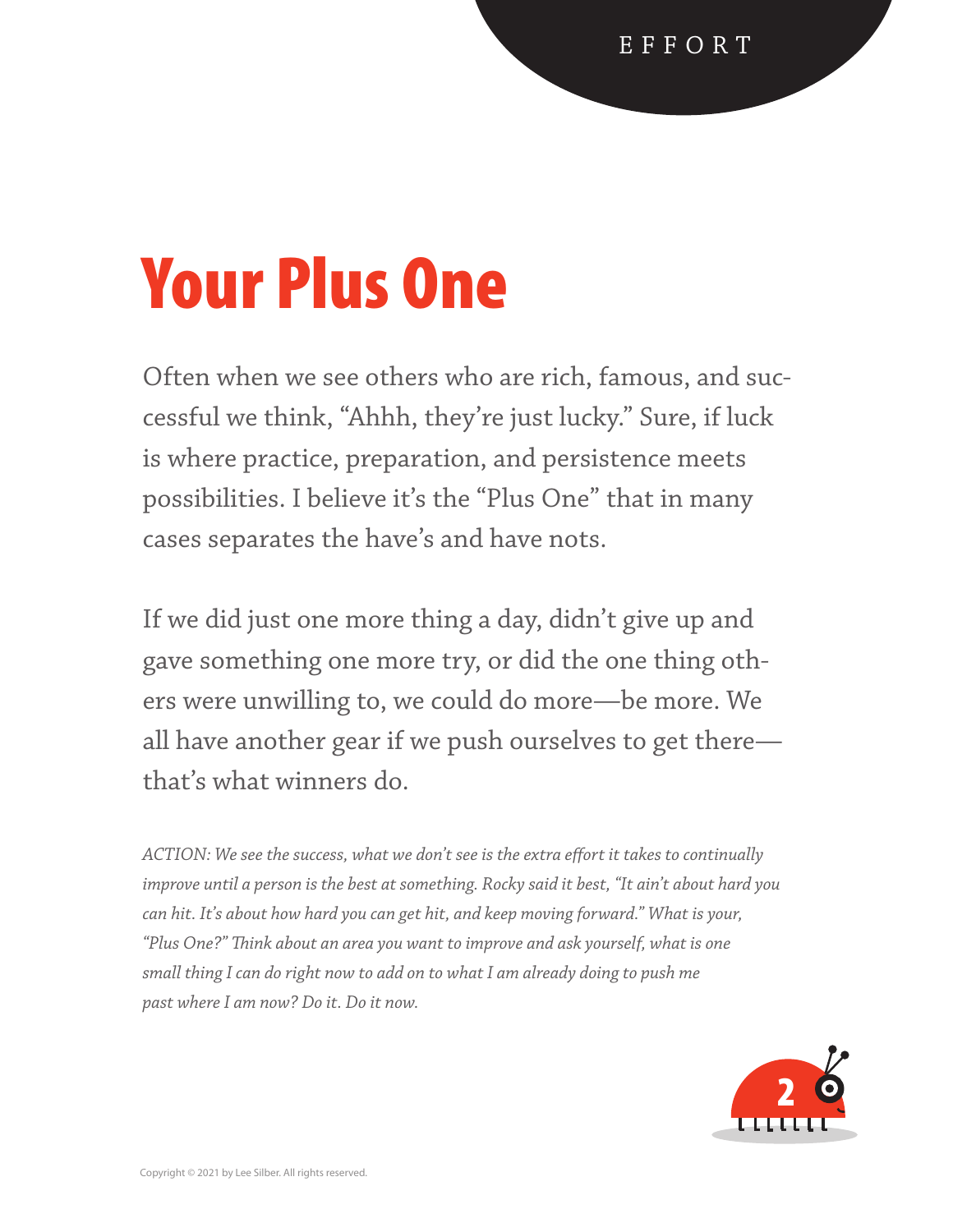# Organizing is Easy if . . .

Organizing is easy if we know the reasons behind the simple rules organized people follow to decide and guide where and how they store their stuff.

1. **Don't put big things on top of small ones** (like your gym bag on top of your keys). Better yet, don't put something down, put it away.

2. **Less stuff is less stuff lost,** less stress, less time and money wasted. Start by putting a sticky dot on the items you love and use to see what's most valuable.

2. **Don't fight it.** Pay attention to where your stuff ends up and put a bin, basket, or hook there. Work with your natural tendencies and changes will last longer.

*\* If you'd like a free book on organizing the easy way, just ask. leesilber@leesilber.com.*

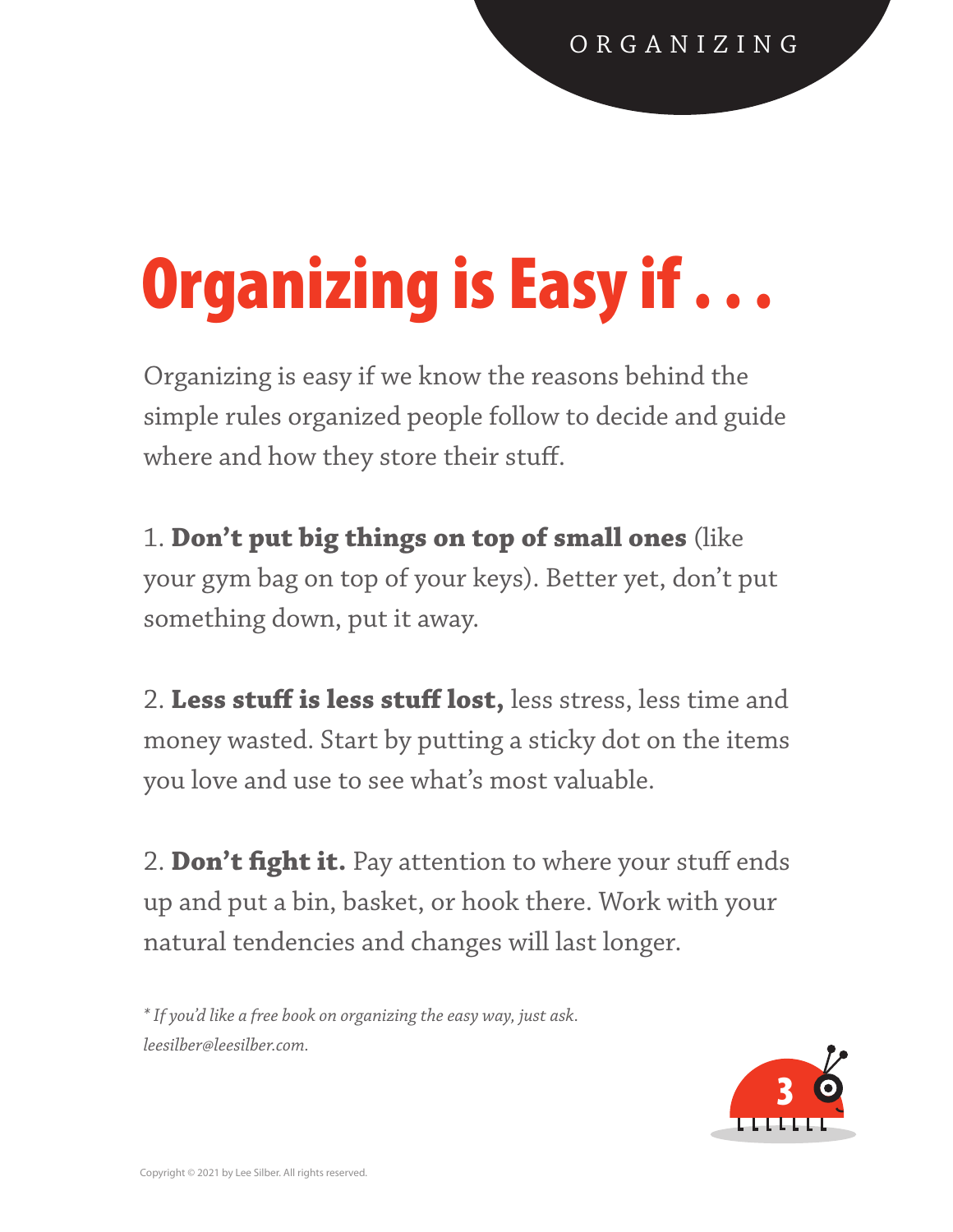### Home Improvement

Now that we work from home, maybe it's time to make some changes to the place and space we live *and* work. Here's some small and simple home improvement ideas.

- \_\_ Paint your front door a cool new color.
- \_\_ Re-organize the entryway and corral the clutter.
- \_\_ Change out the pictures on the wall and the frames.
- \_\_ Rearrange the furniture, replace the throw pillows.
- \_\_ Create your own art and display it around your home.
- \_\_ Replace all the ratty mats throughout the house.
- \_\_ Put new hardware on the kitchen cabinets.
- \_\_ Rearrange the bookshelves for Zoom.
- \_\_ Organize all of your kitchen supplies.
- \_\_ Give your home a *deep* cleaning.
- \_\_ Add a candle or air freshener.

*ACTION: There's quite a difference in the brightness of LED lighbulbs. It's a quick and easy way to change the vibe of a room. Consider making a "Zoom Room" where the lighting and backdrop are perfect.*

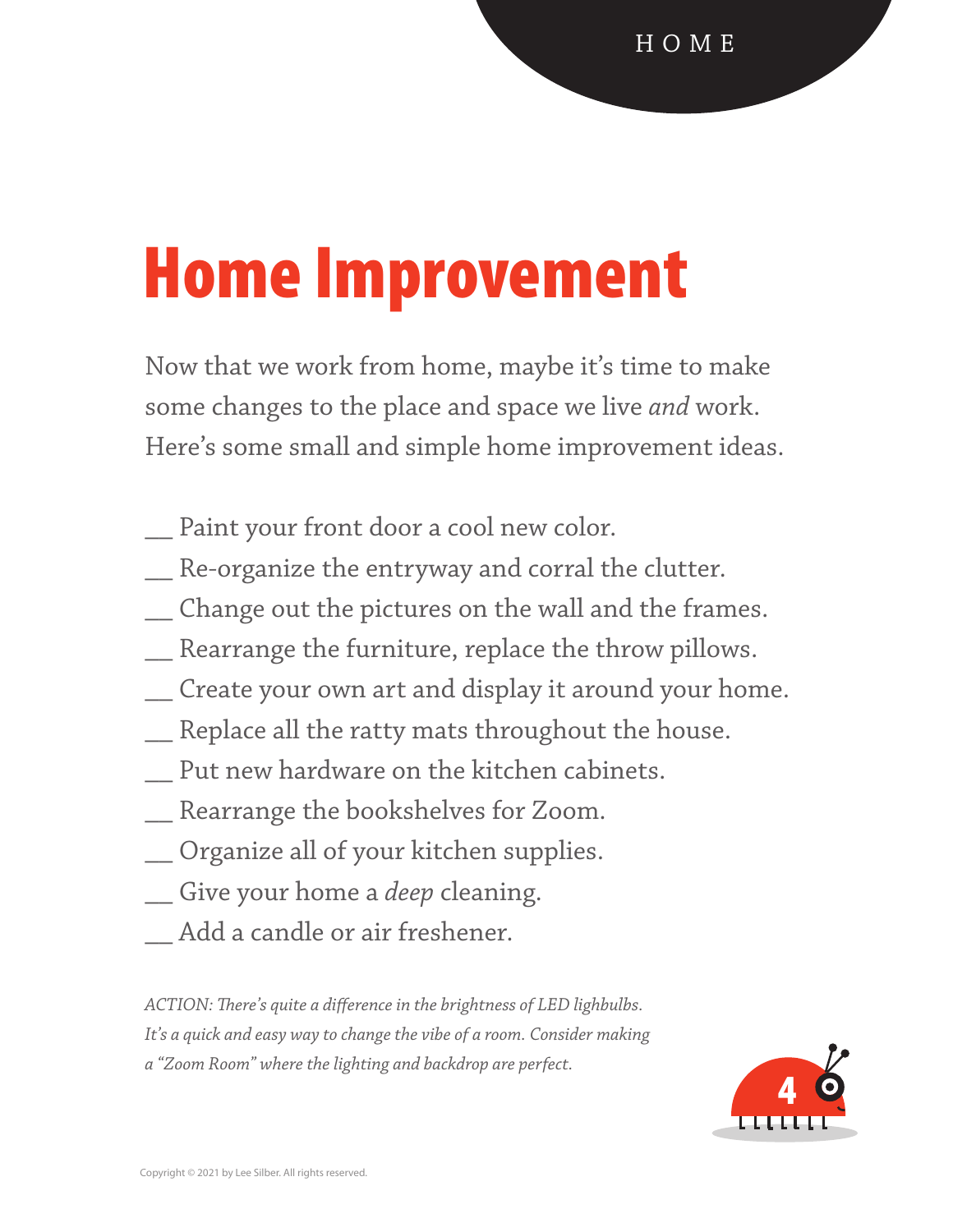# The Starfish Story

Many have heard this story, so I'll shorten it. An old man and a boy were walking on a beach strewn with stranded starfish—washed ashore with the tide. They would surely die if not returned to the ocean. As the boy picked up a starfish to throw back to sea the man questioned if saving one will make a difference. The boy wisely replied, "It will to this starfish," and hurled it into the ocean.

We don't have to save the world to make a difference. Do what you can when you can. Do what you can where you are. Do what you can for the people you can—even if they're strangers. It all matters.

*ACTION: When it comes to making a difference I believe we should think global, but start local. That means charity truly does begin at home—then your block, and finally your local community. Small acts in these areas can make a big difference. What can you do right now to make your home, street, or local community just a tiny but better?* 

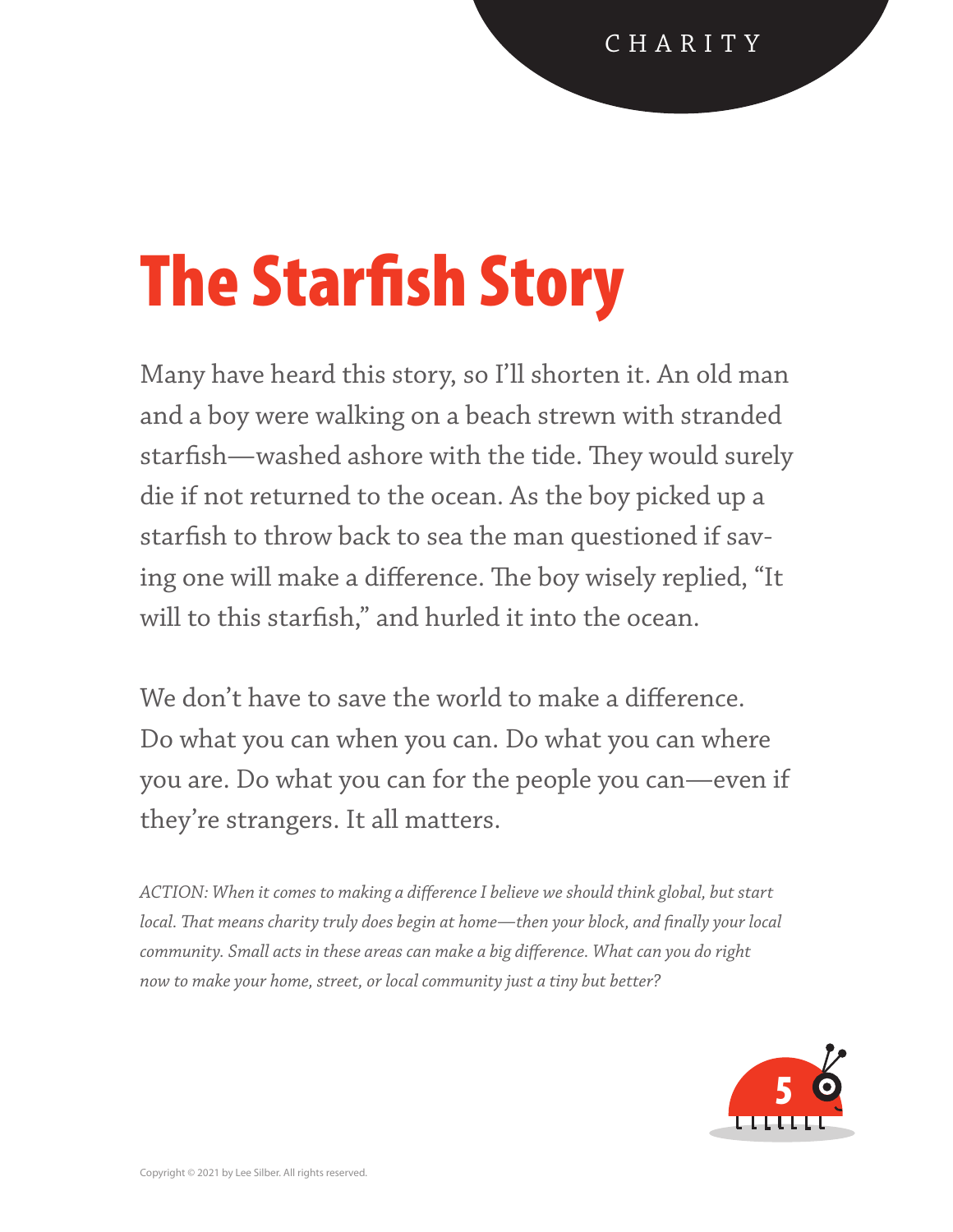# Be a Foo Fighter

When you think of Dave Grohl, (Nirvana, Foo Fighters) the first thoughts that come to mind are all good. He's talented, successful, grounded, generous, and well-liked. He even said, "Be the type of person you want to meet." Here's how to improve your image.

- \_\_ Manners matter.
- \_\_ Always do the right thing.
- \_\_ Don't criticize others, find things to compliment.
- \_\_ Don't call, text, e-mail, or speak when you're angry.
- \_\_ To be seen as interesting, be interested in others.
- \_\_ Remember birthdays (and *half* birthdays.)
- \_\_ Make every effort to be fun to be around.

*ACTION: We do nice things without expecting anything in return—yet there is a return for random acts of kindness, volunteering our time, and helping out when we can. It makes us feel good when we do good. Choose something you could do right now for another person—send a thank you note, call and compliment them.* 

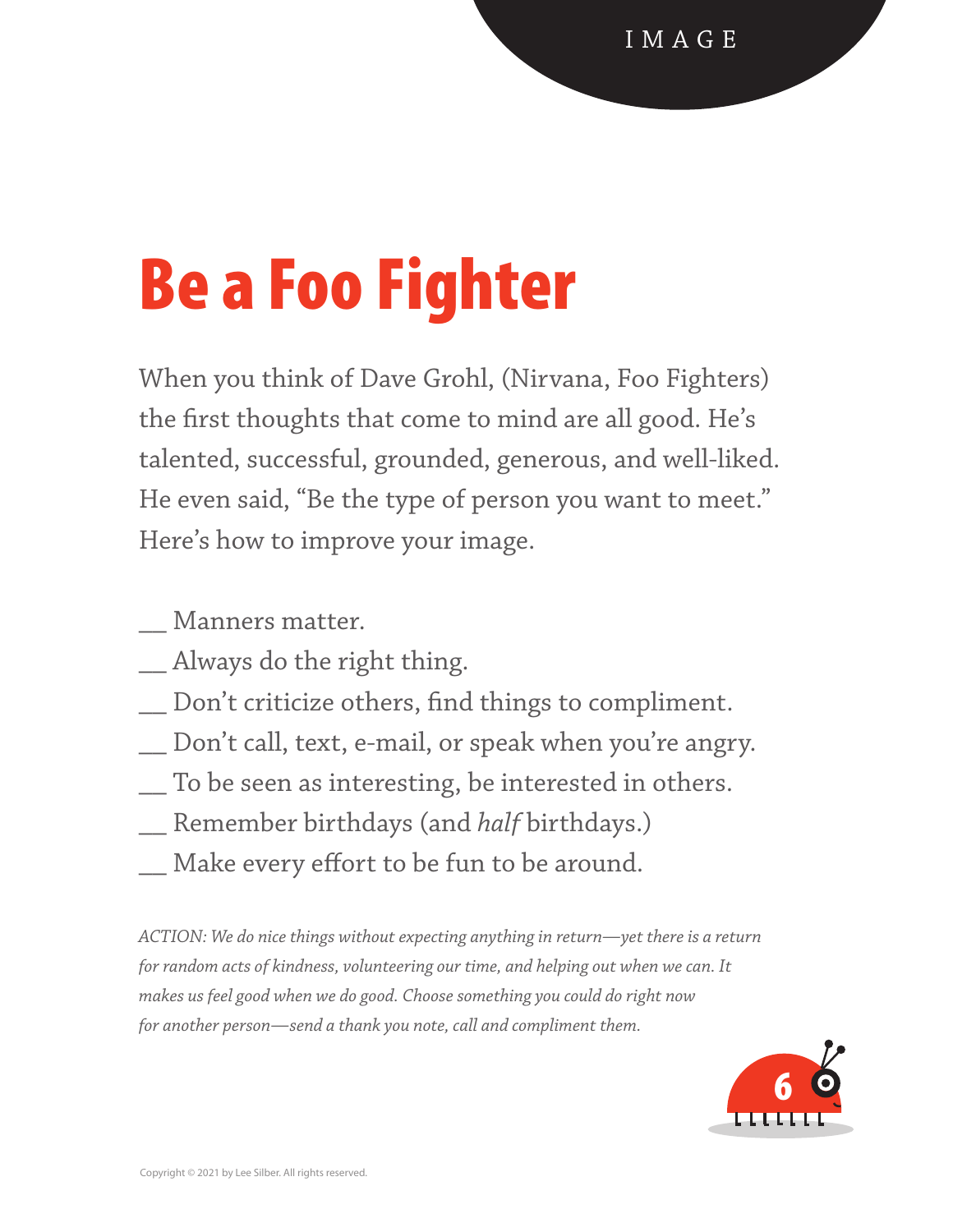#### You've Got a Friend

Jim Rohn is famous for pointing out that we're the average of the five people we surround ourself with. If our friends are unhealthy, unhappy, and unsuccessful, there is a good chance we will be as well. Fortunately, the reverse is also true.

They also say how far we'll go in life is based in part on who we know. There's more to it than that. If others don't like, trust, or respect us, it doesn't matter who we know. Developing honest friendships and strong business relationships with others starts with a kind gesture or an offer to help without expecting anything in return.

*ACTION: Make a list of all the people in your life (or look at the most frequently used contacts in your phone) and for each person ask yourself if they make you better or worse, then put a plus or minus sign next to their name. Spend your time with "plus" people. Get to know what they like and dislike, what they need, and other relevant information (and not in a creepy way). Be the person who sends a link to an article they'll enjoy, mails a thank you card, and texts them when their home team wins (or loses) a big game.*  when their nome team wins (or loses) a big game.

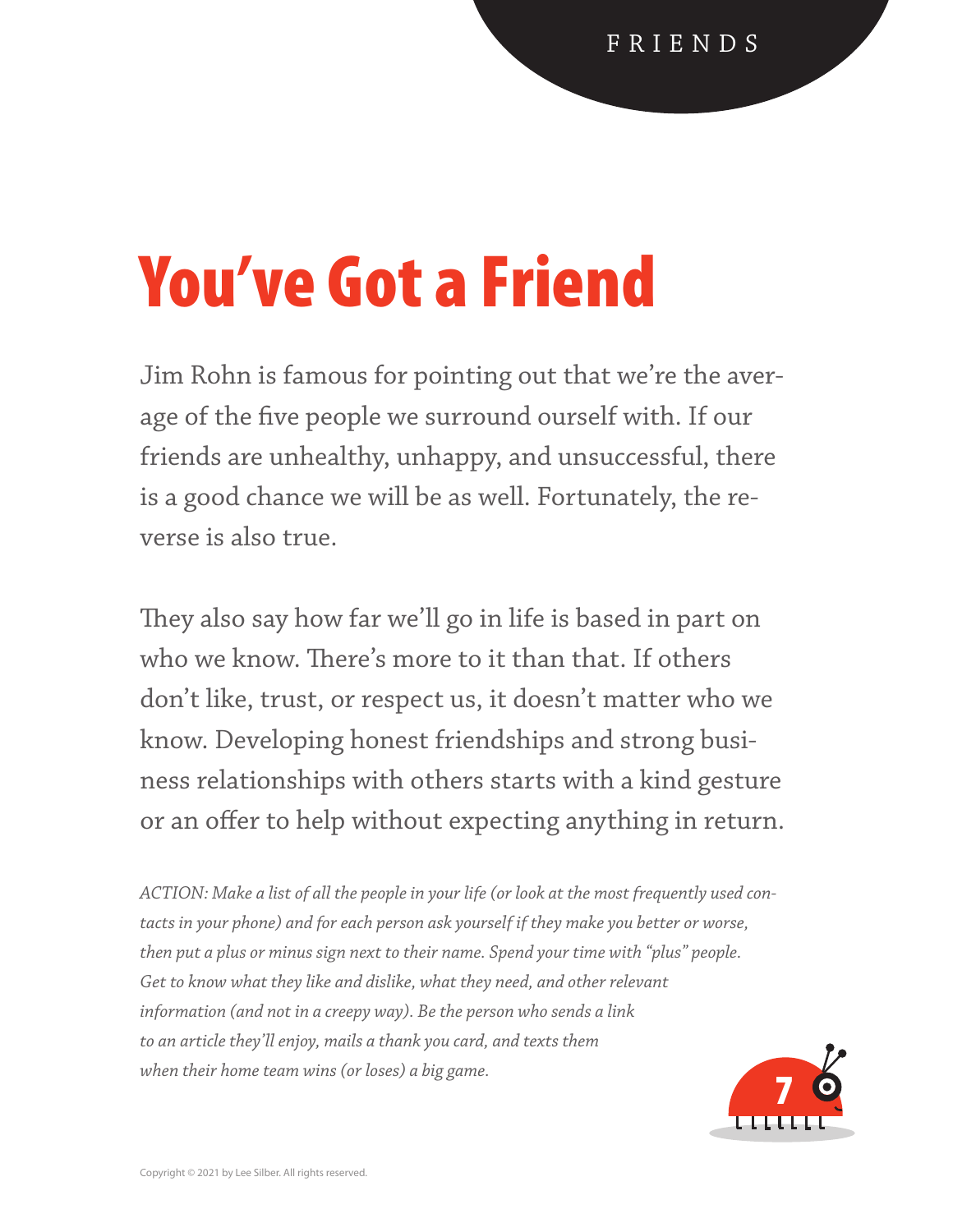### Don't Look Down

I don't have a fear of flying. I have a fear of crashing. So I did my homework and it turns out Southwest Airlines is the safest airline to fly. Facts help ease our fears. Here's a few more ways to be brave.

- \_\_ Laugh it off, and dust yourself off—failure is not final.
- \_\_ Confidence comes if we plan, prepare, and practice.
- \_\_ Expect the best, and success (not failure) follows.
- \_\_ Feeling fear is normal, so is pushing past it.
- \_\_ Go for it for reasons bigger than you.

*ACTION: The expression, "Put one foot in front of the other" applies to overcoming our fear. When we're focused on the now and not worried about the future (and what people might, think or say when we're finished with something) we eliminate most of our fear.*

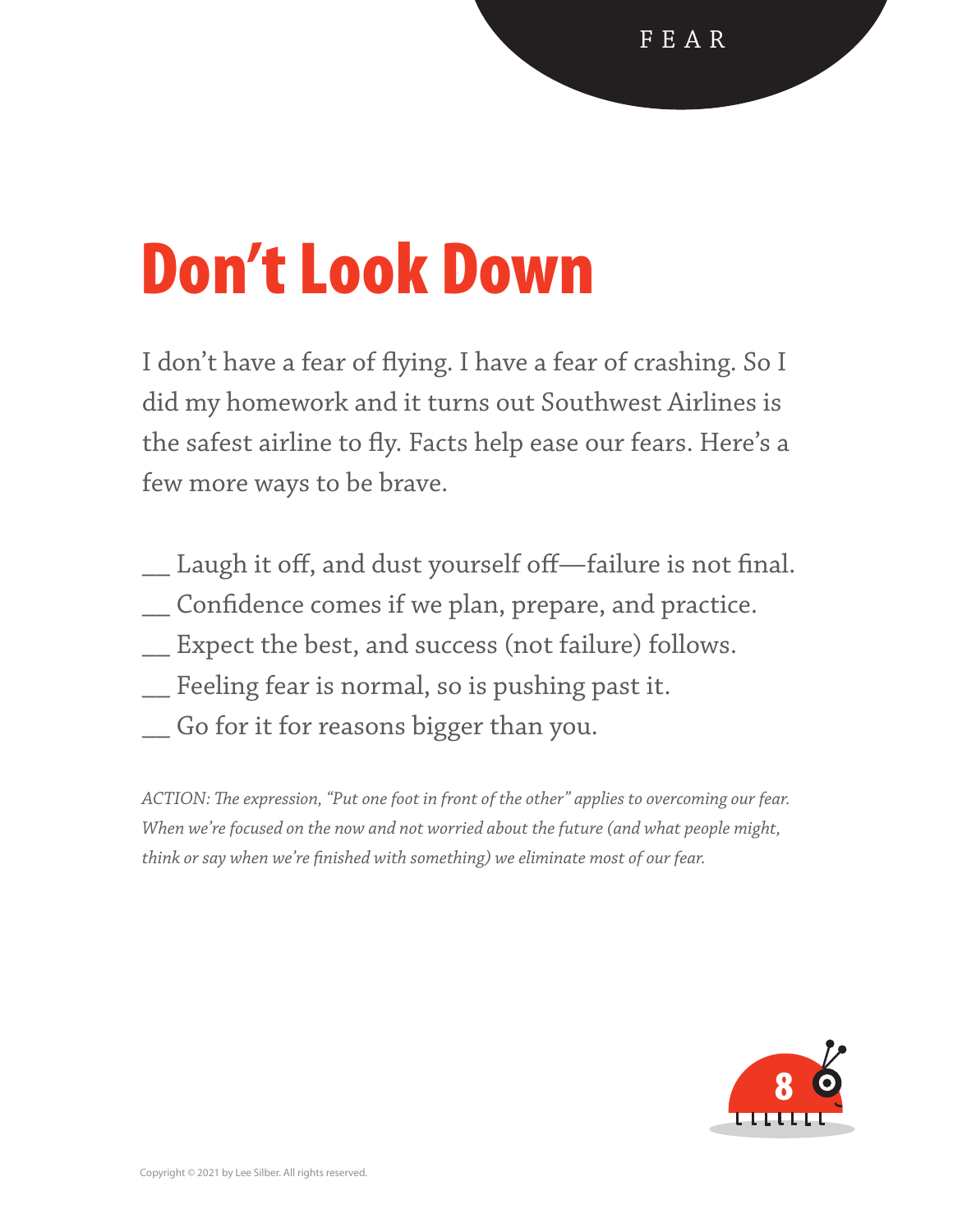#### I'm Gonna Fitness This Whole Pizza in my Mouth

When you think about it, a slice of pizza is the same triangular shape as the food group chart—and if we put some veggies on top, pizza also *contains* all the food groups. However, healthy people typically avoid pizza.

One small thing that makes a big difference in our health is to find hobbies and people to hang out with that help form healthy habits. Bonding with others who want to wake up early and go for a bike ride, meet up after work for a game of tennis or take a long walk together, or go to yoga on the weekend makes it easier to stay on track.

*ACTION: We all know that to lose weight and get in shape takes a commitment to eat less and exercise more—and consume a lot of water. It's also true that all of our steps add up. If we park far away from our destination, take the stairs, or go for a stroll while we're on a call, it makes a difference.*

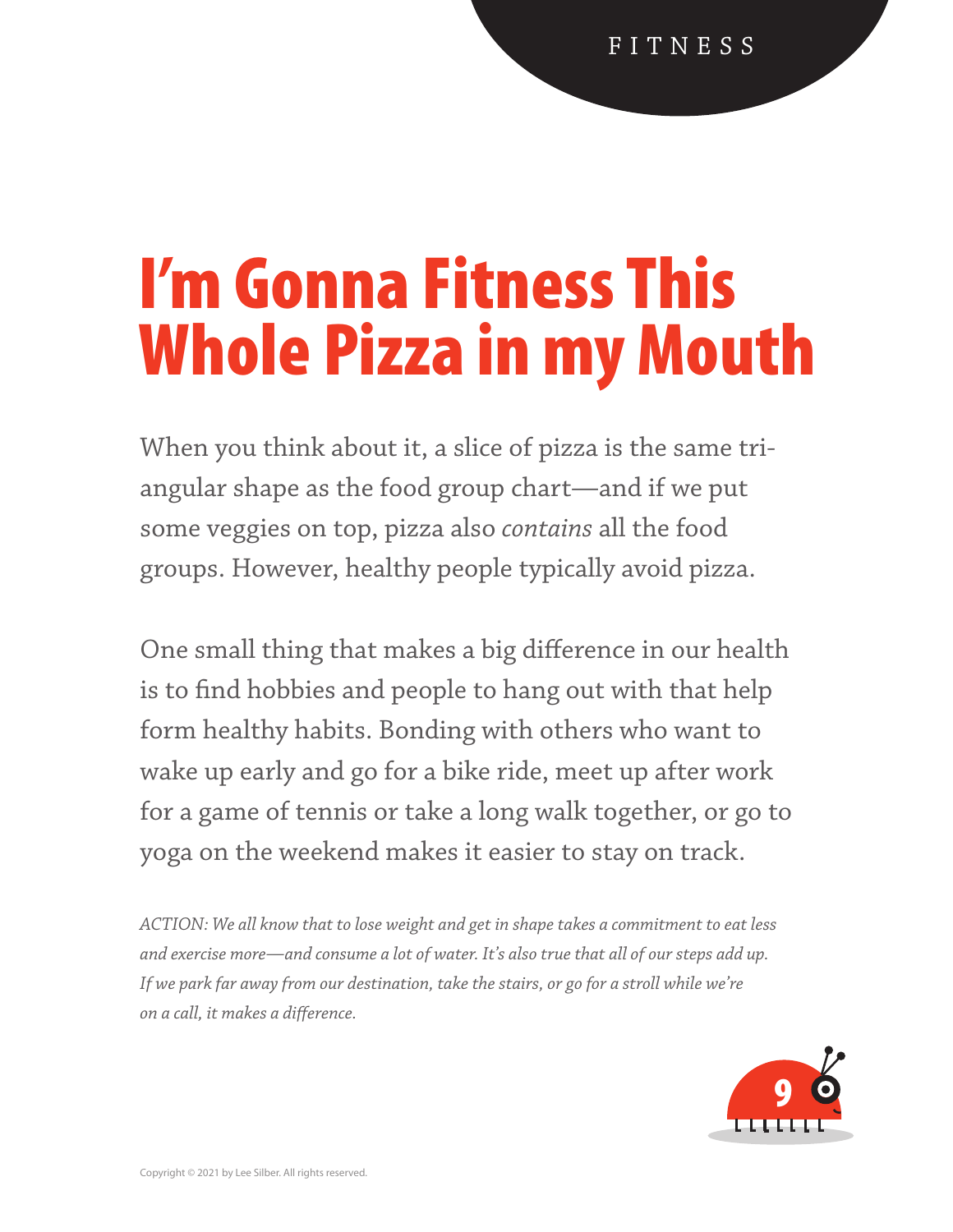# Look Good, Feel Good

Do clothes make the person? Yeah, they kinda do. Think about it, we can make a statement about who we are (or want to be) with what we wear. Should others judge us by how we look? No. Yet they do.

You could confidently roll up in a Ferarri and people would be impressed. You could also walk into a room wearing clothes that fit and flatter and impress people for far less money than an Italian sports car.

Classy and coordinated clothes, along with timeless accessories (nice glasses, a cool watch) don't have to cost a fortune, but by dressing your best you look good *and* feel good—and it shows.

*ACTION: The secret is knowing what makes you look your best and simplifying your color palette so you can buy quality over quantity and easily mix and match.*

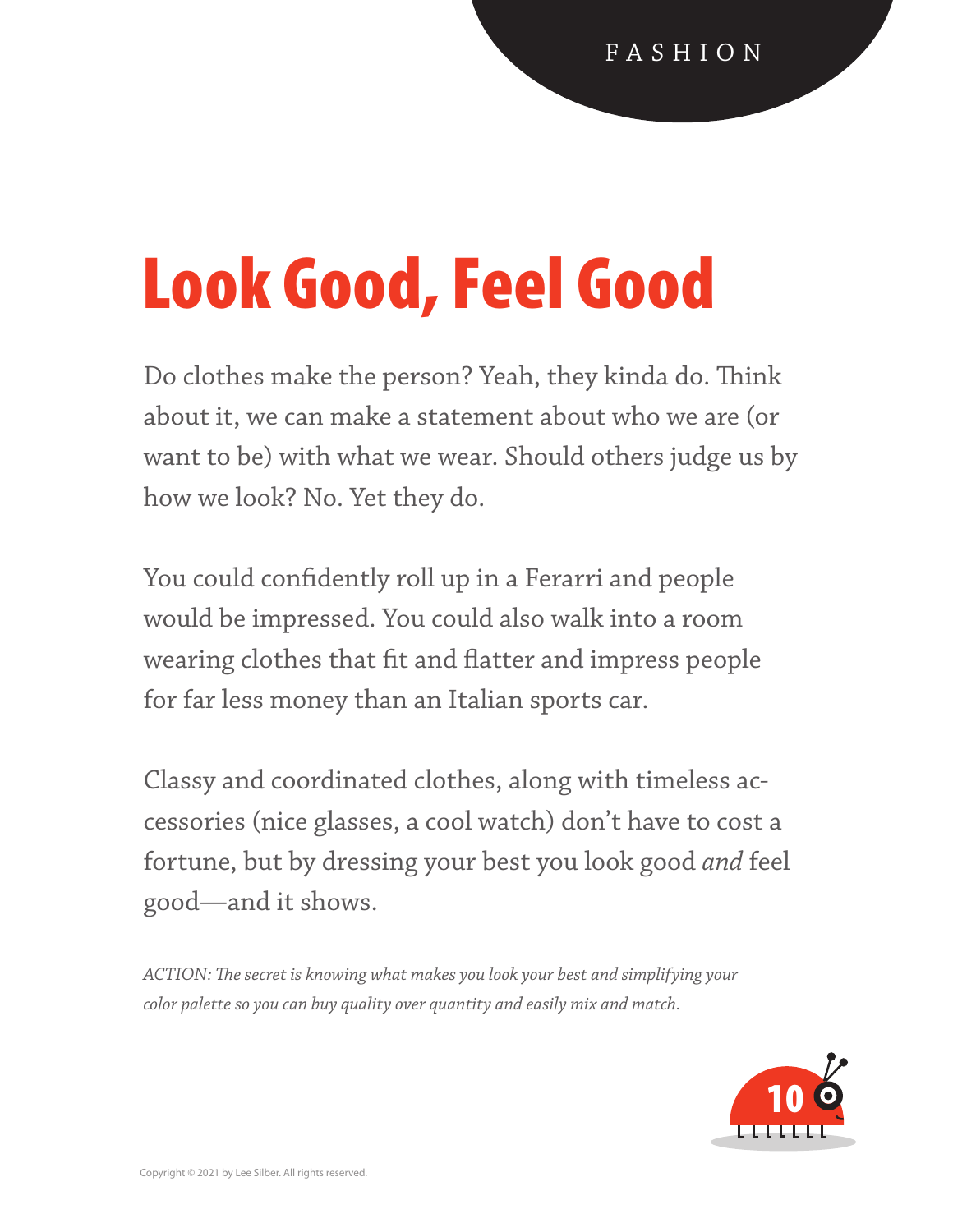# Lifelong learner

There's pills and potions that promise to make us look and feel young. I have a better way. Be a lifelong learner. It's quick, easy, and cheap—and it's good for us. It keeps us young at heart (and mind).

They say knowledge is power. I say knowledge is confidence. Knowing how to do something or knowing where to learn how to do it builds our confidence.

Learning is growing—which shouldn't stop until the day we die. Whether we want to learn a little about a lot of things or a lot about a specific subject, our education shouldn't stop when we graduate.

*ACTION: Figure out how you learn best—reading, watching, listening, doing and read one article, watch one instructional video, listen to one audio book chapter, or try to do one thing better or faster each day.*

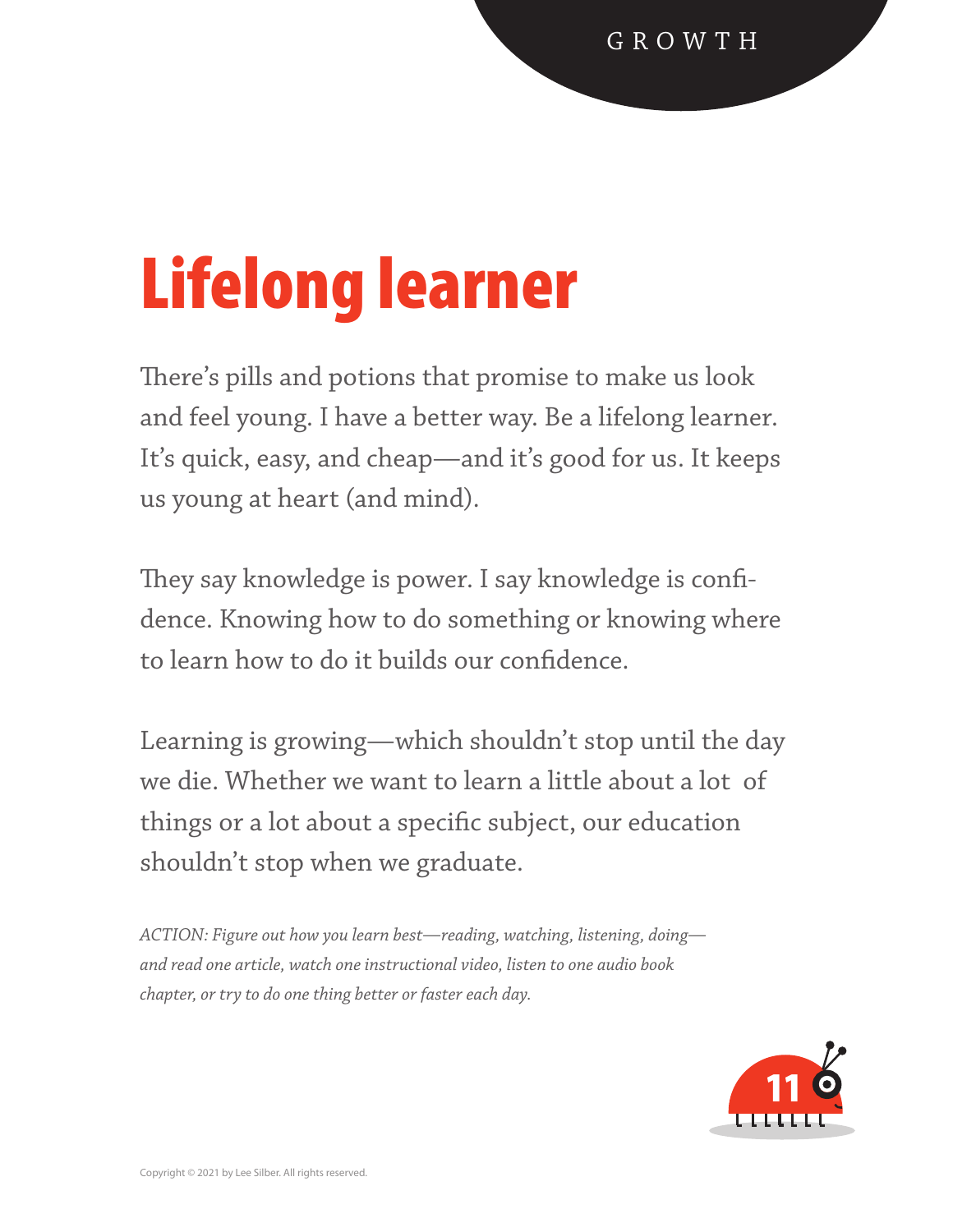#### Got a Minute?

Take a break. No, really, take a minute for yourself when you can—and even when you can't. Here's a list of small ways to, "Tune out, turn off, and drop out," for a minute or two.

- \_\_ Make a "feel good" play list of songs.
- \_\_ Go for a walk, ride a bike, or take a short drive.
- \_\_ Warm up some cozy clothes in the dryer before wearing.
- \_\_ Create a relaxed atmosphere with sound, smells, light.
- \_\_ Get outside and soak up the sun and be one with nature.
- \_\_ Do something artistic or creative just for the fun of it.
- \_\_ Take a long shower, followed by a home spa treatment.
- \_\_ Google peaceful places, make one your screensaver.
- \_\_ Sleep in a little later, or take nap in the afternoon.
- \_\_ Spend a few minutes alone with the phone off.

*ACTION: Just to point out the obvious, when you truly love what you do you need less breaks. If you don't love your work, figure out what you do love doing and make some time to do it during the day, even if you're not paid.*

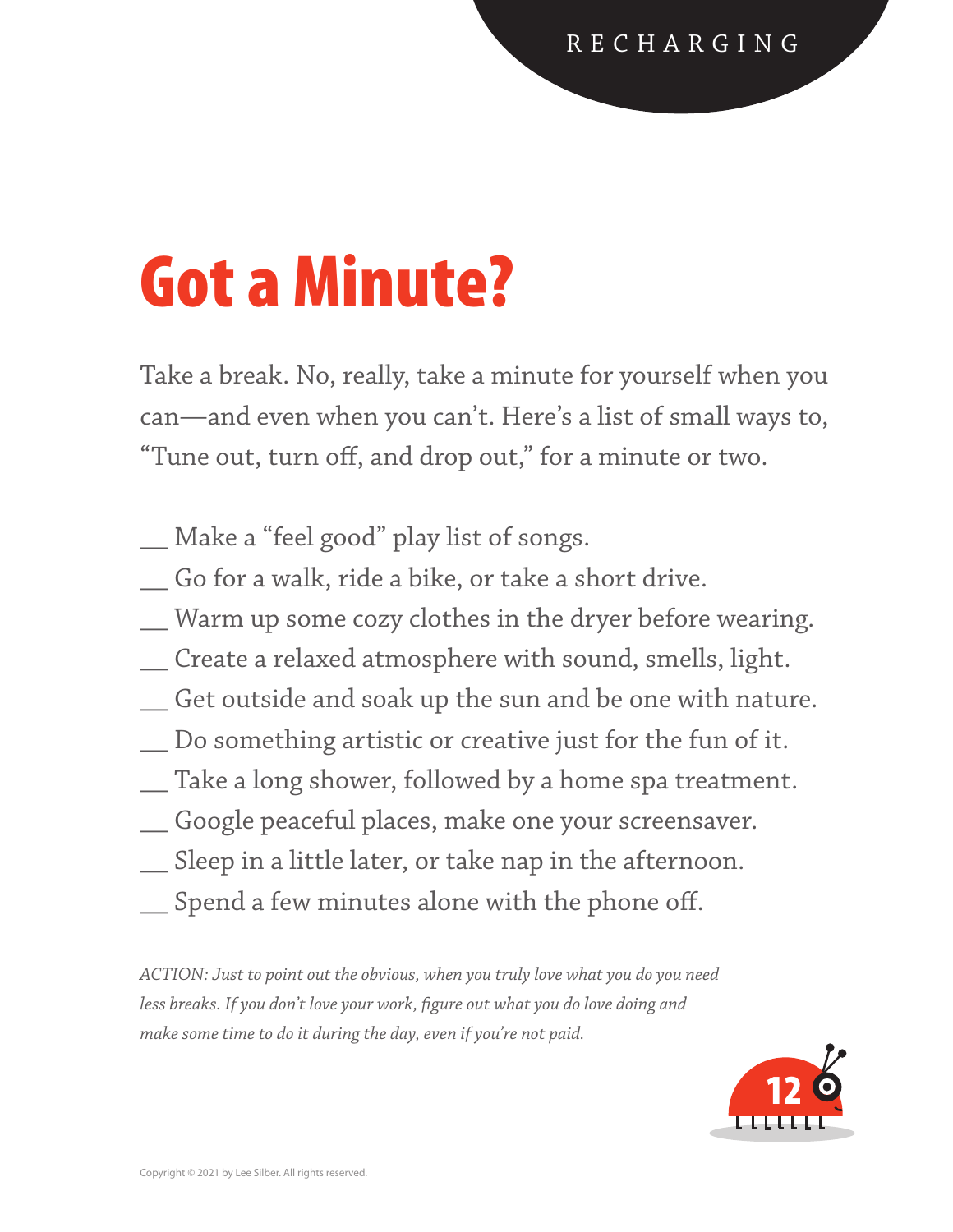# Goal For It

I'm such a big believer in goals that my license plate once read, "GOAL MAN". (I had to change it because I kept getting pulled over by people thinking I was a soccer star.)

Since 1985 (yes, you read that right) I've created a plan for the year—and then broke that plan down into small tasks tied to points. The more tasks I complete, the more points I get. I then cash in my points for prizes—from me to me.

I will gladly send you a sample of my goal setting system (just e-mail me) but the main message is that big goals are reached by first completing a series of small steps.

*ACTION: Admit it, you've dreamed about what it would be like to win the Lottery. So, what would you do? Travel? Give money to charity? Buy a boat? Since the odds of winning the Lottery are slim, what we can do is scale back the big dream and do the doable take a less expensive staycation, donate some clothes to charity, or rent a boat for a day. Yes, dream big, but you can live a smaller version of the dream right now. Today.* 

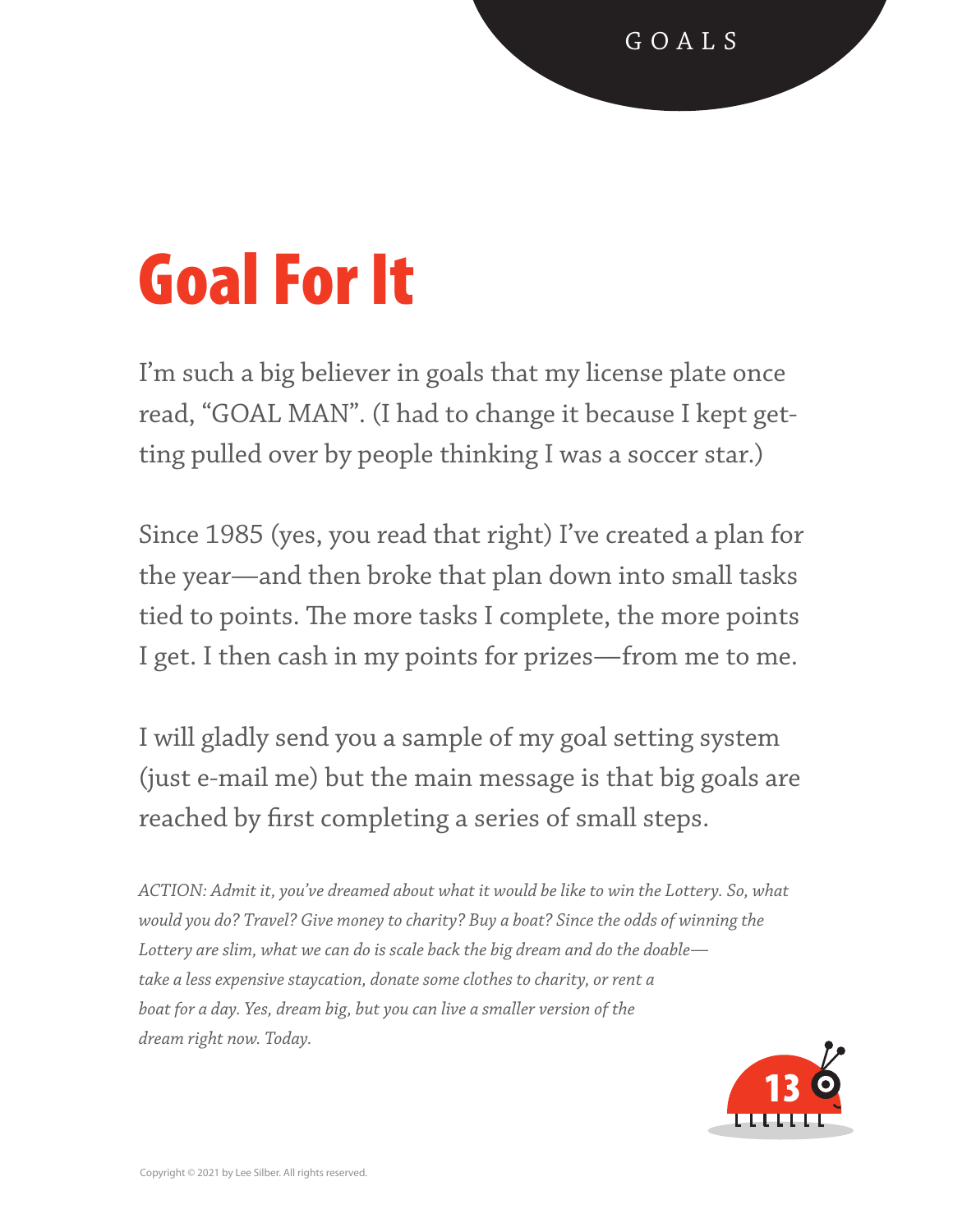### Beat Yesterday

A *long* time ago my grandfather manufactured a ledger book called, *Beat Yesterday*. The book was sold as way to track sales, and try to better them. This taught me a very valuable lesson about compound improvement. If we stack small improvements on top of one another it leads to big success over time. The key is, *small* improvements.

Start small. Instead of saying, "I'll do yoga every day," start with, "I'll put my mat out." Then, "I'll do one pose a day for 60 seconds." It's like we (almost) can't fail—and fear of failing is what's behind procrastination. With each small victory we build up our confidence.

*ACTION: The easier we make something to do, the more likely we'll do it. Make it easier to make the bed with less pillows or make it while you're still in it and roll yourself out. Leave things out you plan to use—like light weights, an instrument you need to practice or want to learn to play, or a book you plan to read. Whatever you want to do (but don't) make it so simple you'll run out of excuses.*

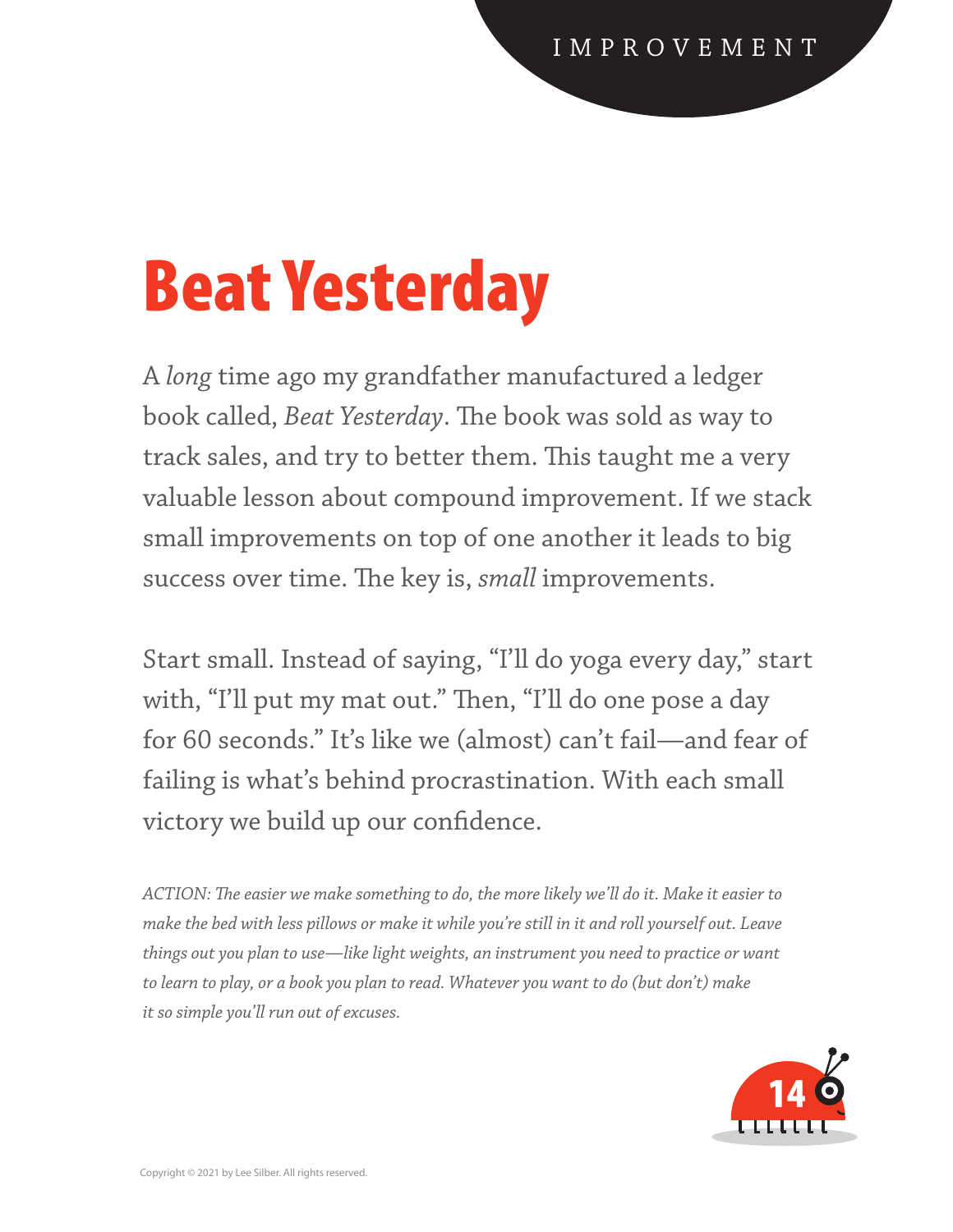# Love Is In The Air

We all know how something seemingly small can quickly become a big problem in a relationship. The opposite is true, too. Here's an A-Z list of little acts of love.

- A = Ask your partner to dance . . . at home. B = Breakfast in bed is always a hit. C = Cook (or bring home) their favorite meal. D = Do all the chores and cleaning they despise.  $E =$  Enjoy a night at the drive-ins in your garage. F = Find a quiet and secluded spot for a picnic. G = Give up something so you can be together. H= Hide a nice note in their pocket or purse. I = Intensely listen with interrupting. J = Just go. Take an unplanned day trip. K = Keep a list of their favorite things. L = Love letters and notes are powerful.
- M = Massage their neck and feet.
- N = Note their favorite songs for a playlist. O = Order a little gift to be mailed directly.  $P = Put up a picture of you as a couple.$ Q = Quit doing something that bothers them.  $R$  = Repair or replace something for them. S = Sunrises and sunsets happen every day. T = Tickets to an event *they* would love. U = Unabashedly share your feelings. V = Volunteer to give back together. W = Walk on the beach or in the moonlight.  $X = "X"$  marks the spot-create a treasure hunt. Y = Yes! Say yes to everything for a day.
- Z = Zoom instead or text or e-mail.

*ACTION: One of the easiest and most powerful things you can do is compliment your partner honestly and often.*

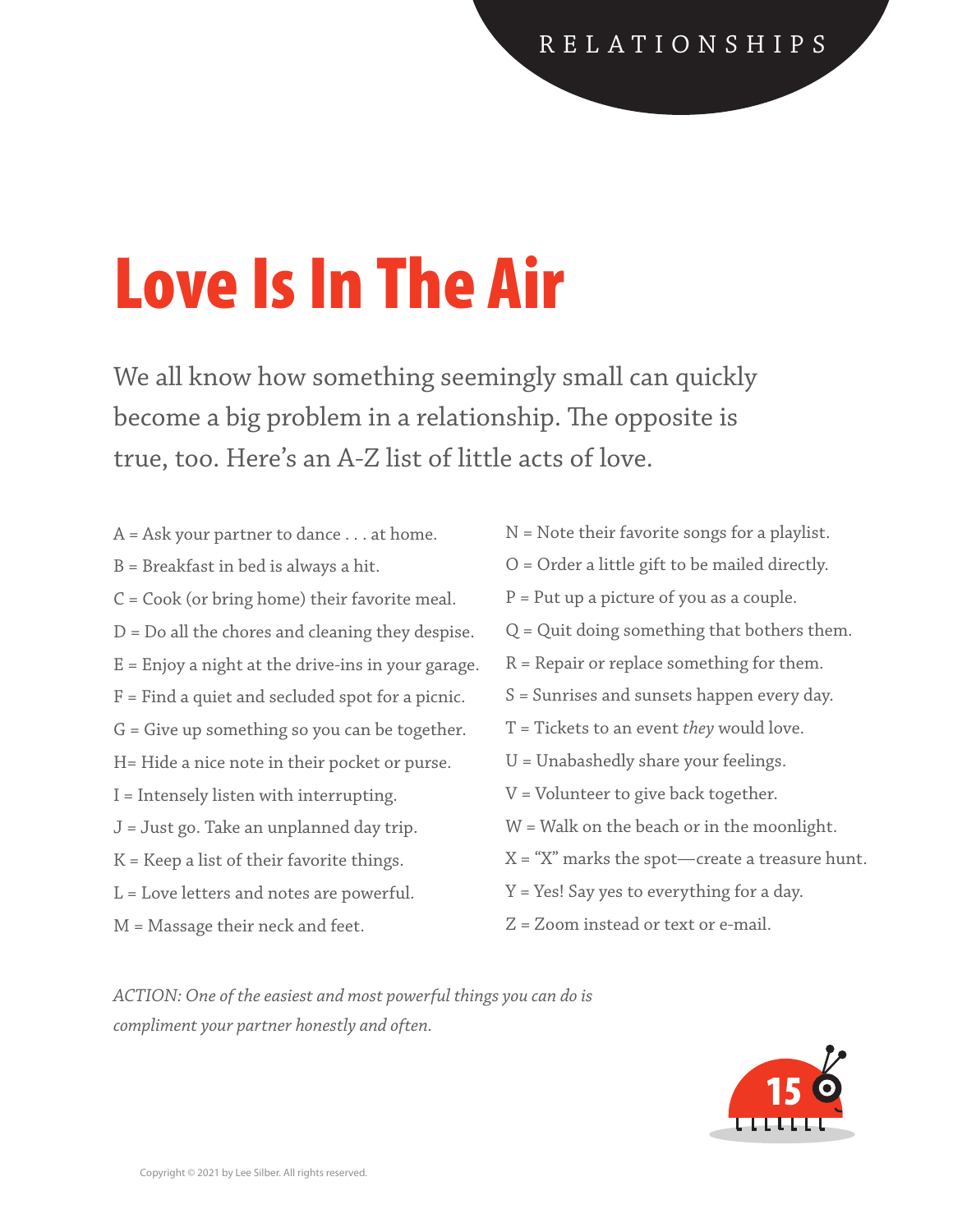### Problem Solvers Wanted

MacGyver said, "More times than I can remember, a paperclip has gotten me out of a tight spot." Resourcefulness is the ability to solve a problem on the spot using your cleverness and creativity along with what you have on hand.

The more we do it, the better (and more confident) we become. So start small and make it a habit to seek solutions to the little problems that get in your way every day. Practice finding unique ways to make things work that others have missed and instead of making excuses or complaining, work the problem until it's solved.

*ACTION: All big thinkers and creative geniuses keep an idea journal or notebook that they scribble, doodle, and write in. It you don't have one, buy one.* 

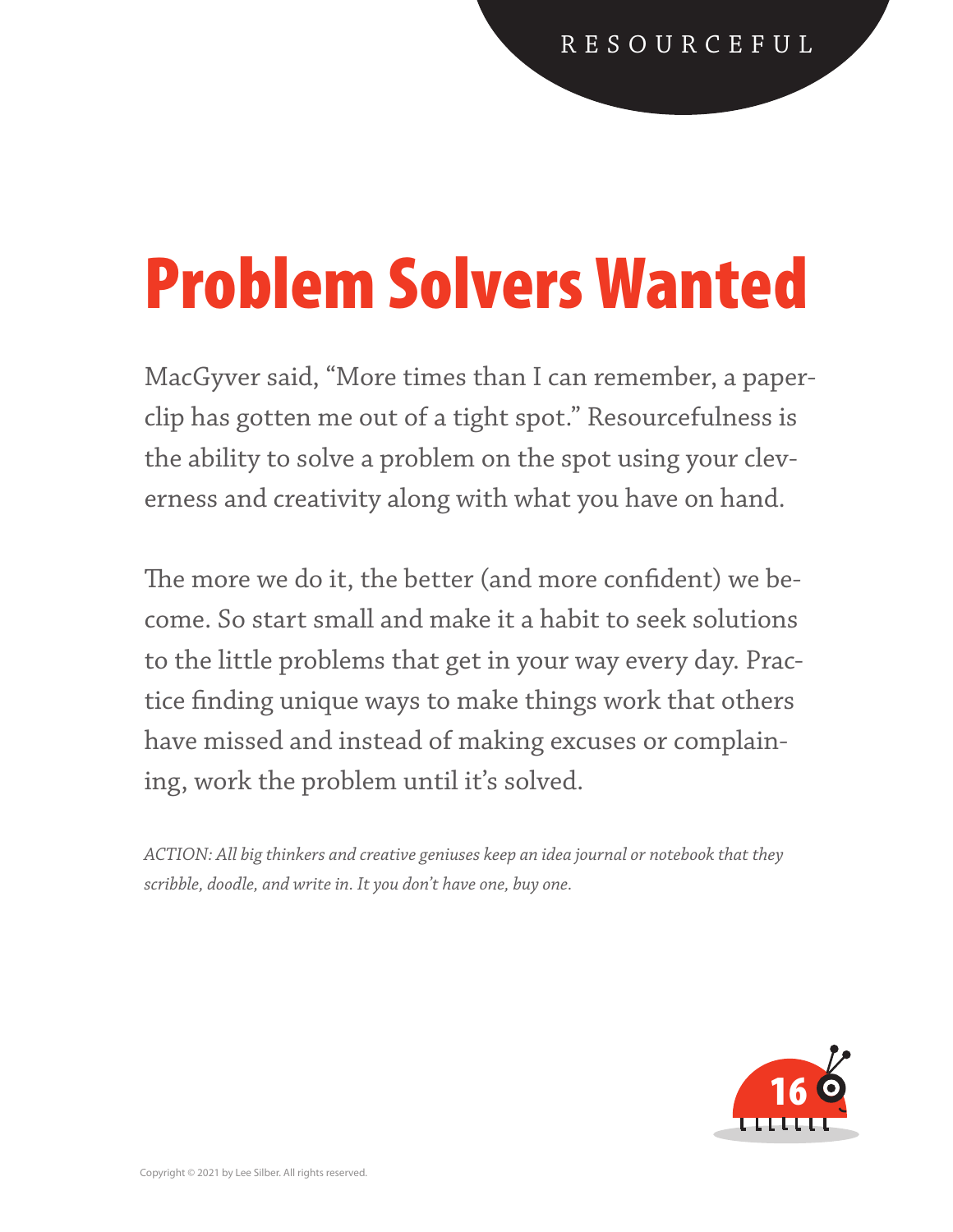### Take This Job and . . .

Asked to explain the Theory of Relativity, Einstein said, "If you put your hand on a hot stove, one minute feels like an hour. If you're doing something you enjoy, one hour feels like a minute." What are you doing when time flies by?

When we do what we love and love what we do for work, we're not clock watchers waiting for the work day to end so we can go do something better. No, we're right where we want to be—for a good portion of our waking hours.

Most people who have found joy on the job are doing something they are good at. It makes sense. There's a saying, "To finish what you start, start what you want to finish." We'll gladly work hard when it doesn't feel like work.

*ACTION: Pay attention to what you're doing when you're not aware of time. Use a filtering system to decide what to work on (when you have a choice). Write down your options and next to each one put a star if you're good at it, a heart if you love it, a dollar sign if pays well, and so on.* 

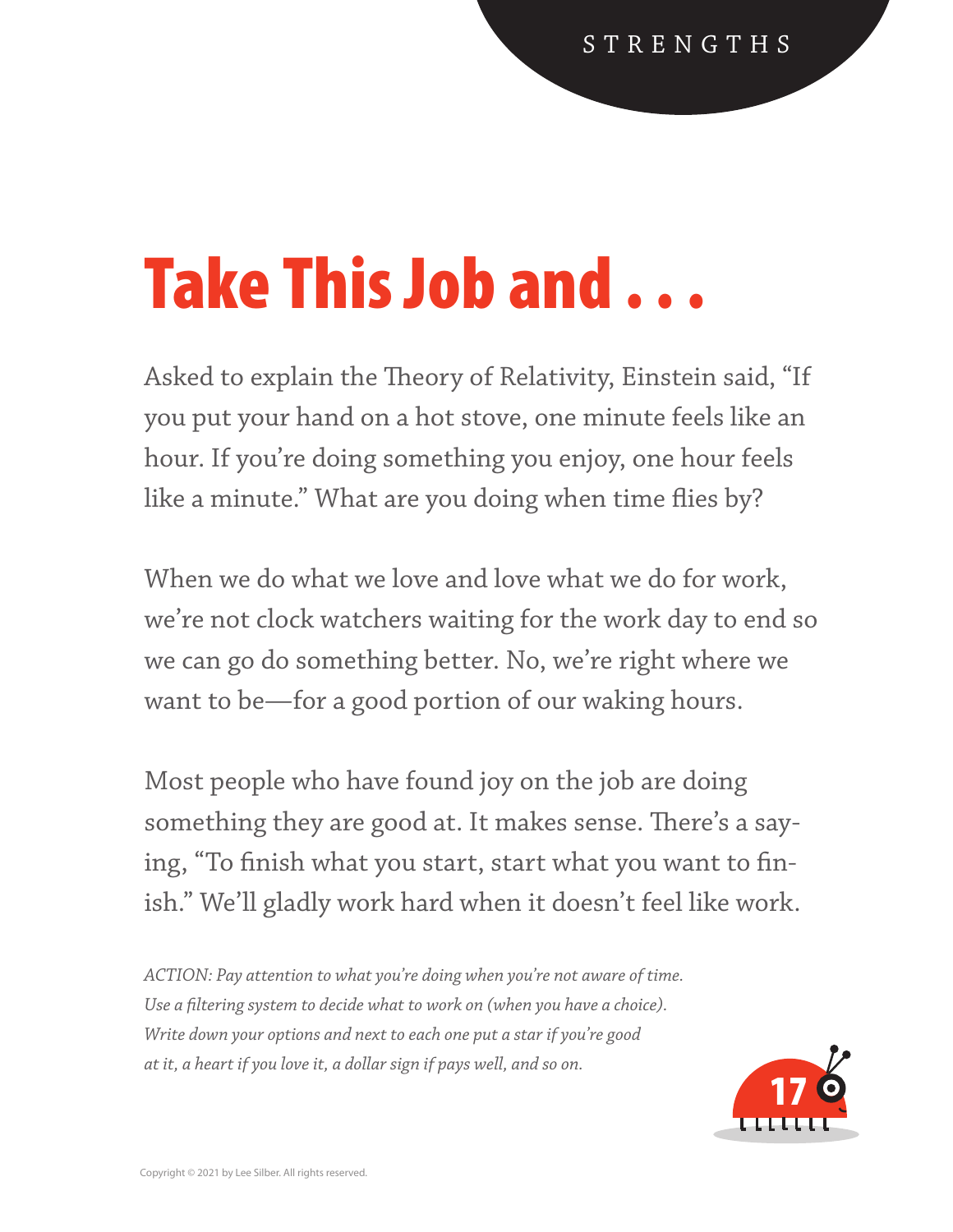L I S T S

#### If It's Not On A List, It Doesn't Exist

When we check a completed item off our things-to-do list it releases endorphins that make us feel good. It makes sense to mix in some simple and easy tasks so we can start our day with a few wins, and end with a flurry of victories.

Another great thing about lists is once something you need to do or remember is safely written down, it frees up your mind and reduces stress. Having a master list of projects, a list of things to remember to pack when you travel, or a list of goals all make you a better and smarter person with a seemingly outstanding memory.

*ACTION: I can't imagine not having a list for everything. That said, a list can be anything that organizes your thoughts and things to do. It could be a stack of index cards, a series of sticky notes, piles of papers, or a list-making app on your phone. Whatever works best to keep track of and organizing the things to do in your life is a good system.* 

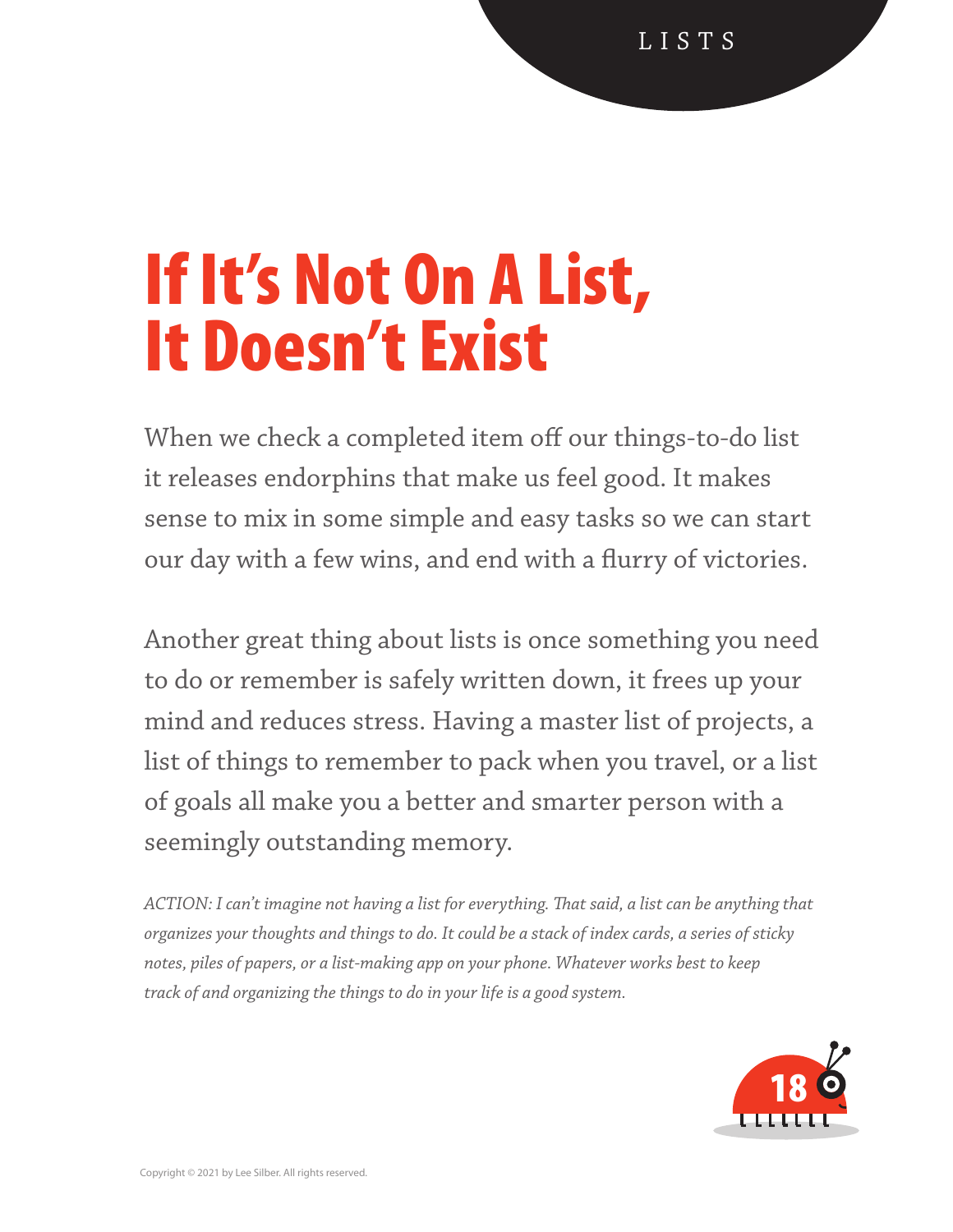# You, Inc.

Ask most people and they will tell you they want to be their own boss. Guess what, they already are—even if they work for someone else. Making the small change in our thinking (from employee to employer) changes everything. Whatever our job title is, we should treat it like our business.

**PROFIT:** Find ways to use our top talents. **PRODUCT:** Save examples and samples of our work. **PROMOTION:** Take on projects that can get us noticed. **INNOVATION:** Do things better, faster, and cheaper. **BRAND:** Be known as the best at something. **SERVICE:** Make people say, "Wow!"

*ACTION: If you want be your own boss and are thinking about starting a side business (or taking on a side hustle) it makes the most sense to choose something in the field you're in or want to be in. This way you're building skills, gaining experience, and making contacts while also earning a little extra money. It's like driving down the freeway and simply changing lanes—you're shifting over, but still driving in the direction of your dreams.* 

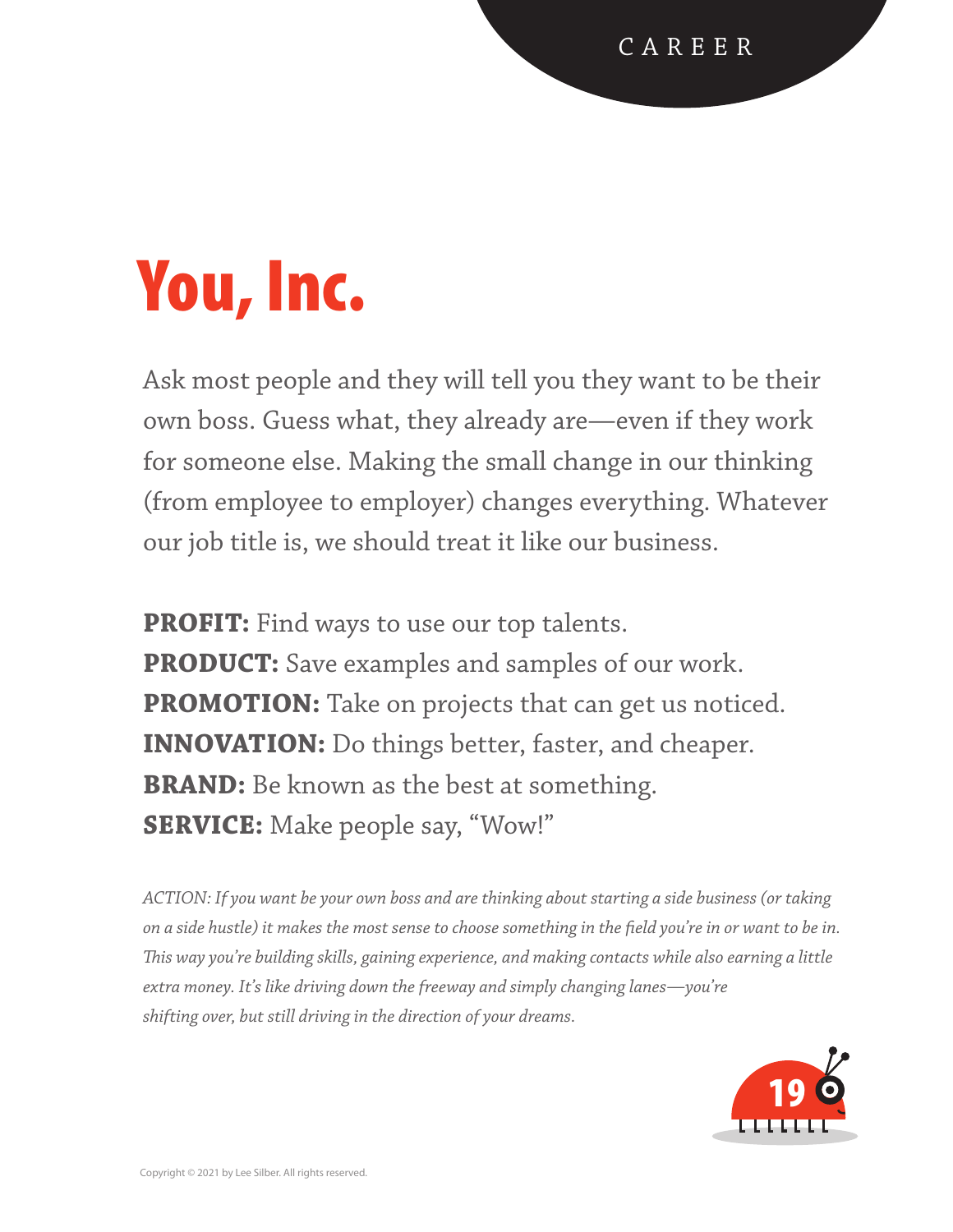# Show Me The Money

When it comes to money we want to make more, spend less, and save or invest the rest. Today, let's talk about the spending less and saving more part because in the end it's not (just) what we make, it's what we keep.

The good news is Covid helped my family cut costs. We ate out less, cancelled memberships we couldn't use, didn't purchase anything we didn't need, and sold off our almostnever-used items for cash. It has become our new normal.

I'm all-Apple, all the time, which simplifies things. Since I love and trust Apple products, I don't have to shop around. I feel the same way about my credit union. Having a "bank" you can trust and consolidating your finances makes it easier to monitor and manage them.

*ACTION: Saving money can be as small as putting spare change in a jar. Putting something aside for the future can be as simple as making it automatic so you hardly notice the funds gone from your paycheck.* 

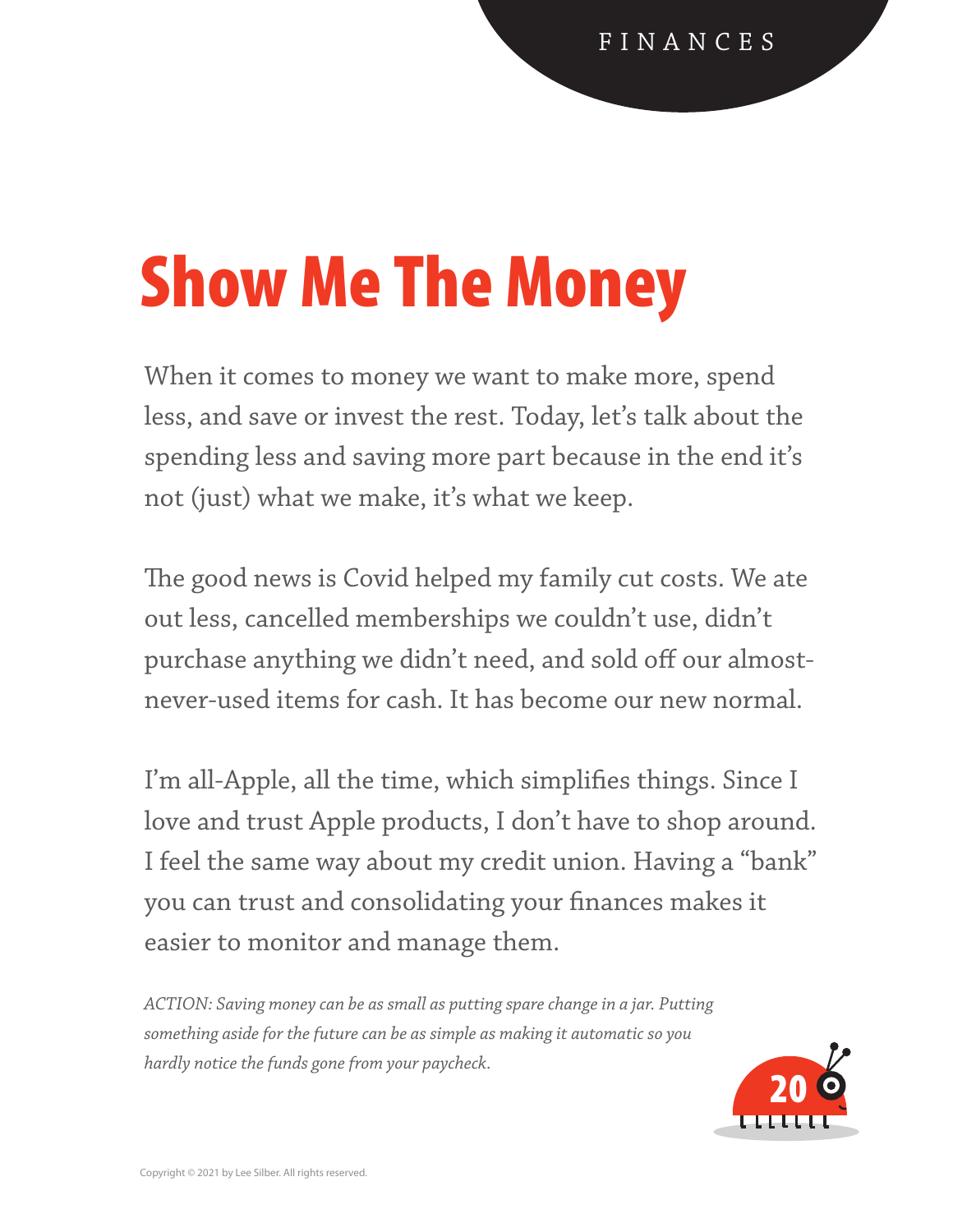# Write. Speak. Sell.

Stephen King was asked how he could write so many books. He replied, "I have the heart of a small child . . . and I keep it in a glass jar on my desk." Yikes.

**WRITING:** Nobody reads, they skim. The key to writing is to get to the point and premise early, break information up with bullets, and have a clear call to action.

**SPEAKING:** The trick to be able to talk to anyone is to remember it's not about us. First, find something you have in common. Then ask questions, shut up, and listen.

**SELLING:** We have to believe in what we're selling and know how it will benefit the other person. Now we're not selling, we;re simply sharing ways we can help them.

*ACTION: The best thing I did for my career was join Toastmasters. It's a world-wide organization that helps people become more comfortable and proficient when speaking in public. www.toastmasters.org* 

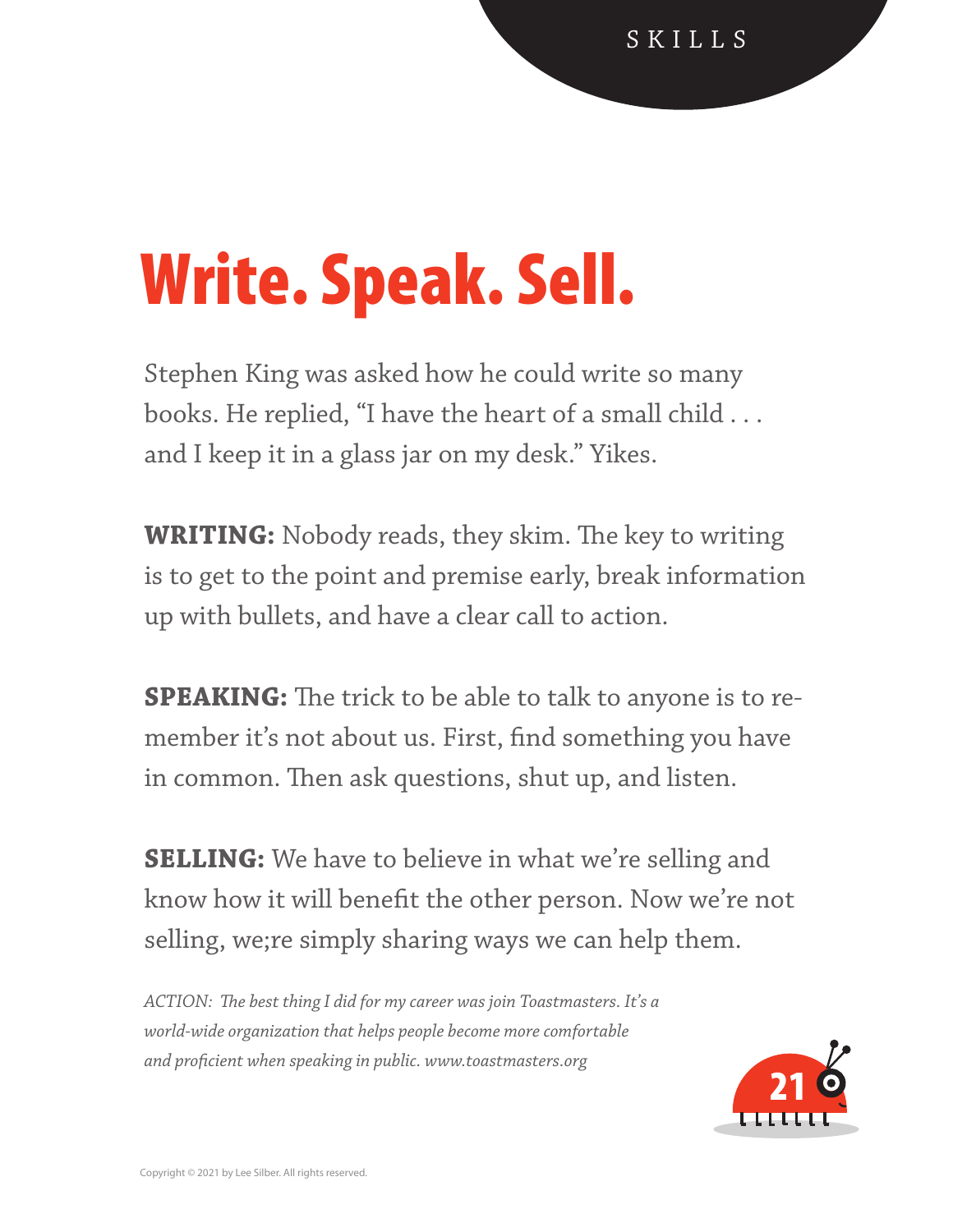# Change Is Good?

I knew the most amazing person named Barbara Blake everyone called her Sunshine. Despite being abandoned by her parents, widowed three times, losing millions in business, and having her home burn to the ground, Sunshine handled each life-changing event the same way, she dusted herself off and began again believing something good was right around the corner.

Her advice, "Don't complain, blame others, or lament what could have been. Instead, make the most of the hand you've been dealt and move forward, grateful for what you have and secure in the knowledge that things always have a way of working out."

*ACTION: The one thing we can change is ourselves. It starts with making a declaration of*  what we will do differently and having others hold us accountable. It includes simple, small *first steps to see success and build our confidence. We stay on track with visual reminders (a bracelet, key chain, or a card we carry in our pocket). It ends when what we want to do differently is now second nature and a new habit.*

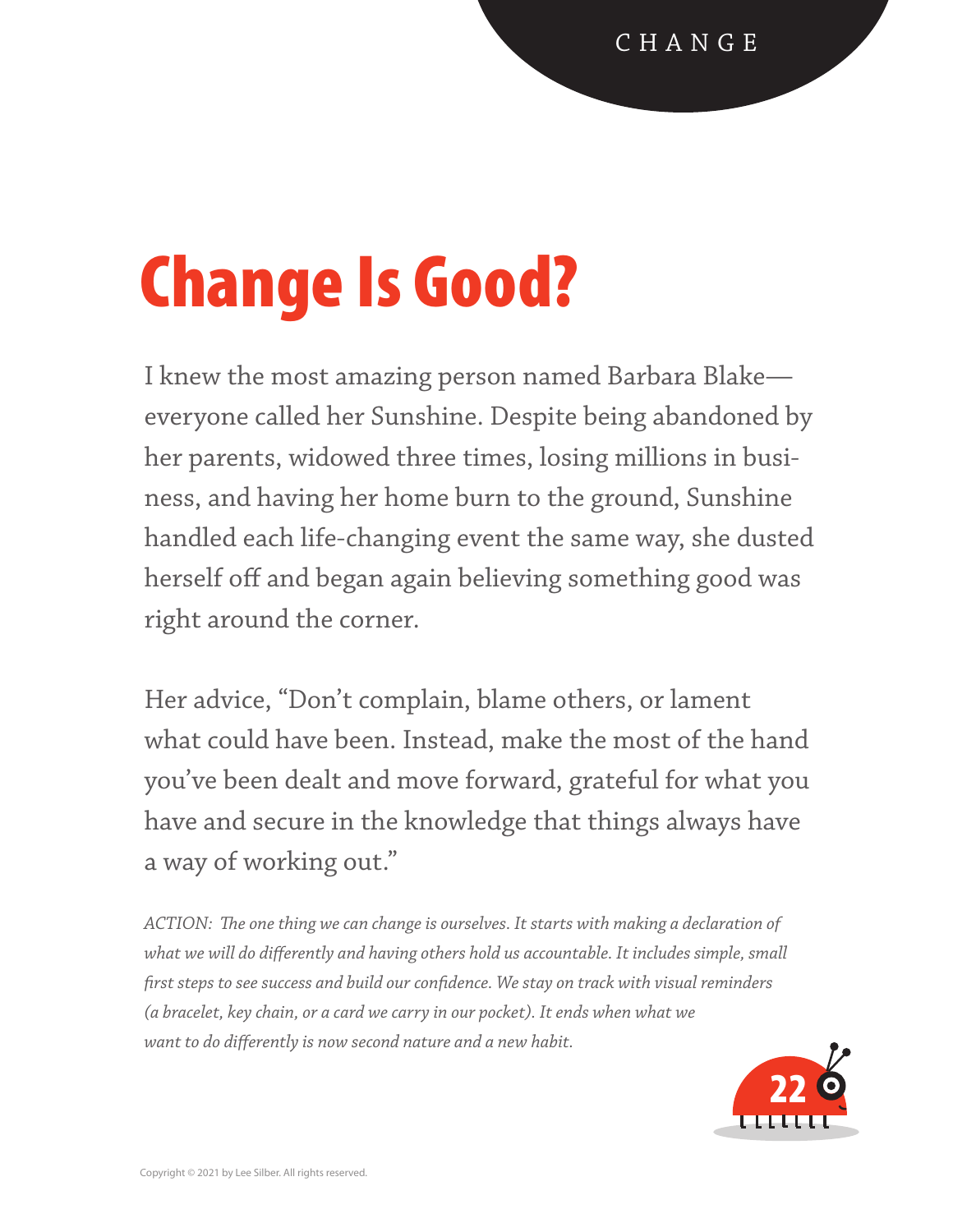# Bigger Isn't Better

Big is scary. Big is hard. Big is stressful. Small? We can do small. Small is manageable. Even when something huge comes along, if we break it down into tiny tasks, it's a lot more doable and a lot less stressful. Here's some other ideas to reduce stress.

- \_\_ Clear your head by writing everything down.
- \_\_ Give yourself permission to not have to be perfect.
- \_\_ Routines reduce decisions and give our days structure.
- \_\_ If you can do something in under a minute, do it.
- \_\_ Make the first step so easy you simply can't fail.
- \_\_ Underpromise and then overdeliver.
- \_\_ Ask for and accept help.

*ACTION: Action is better than inaction—especially if it's the first step. SARK says we should break things down until they take less than five seconds to start and five minutes to finish.* 

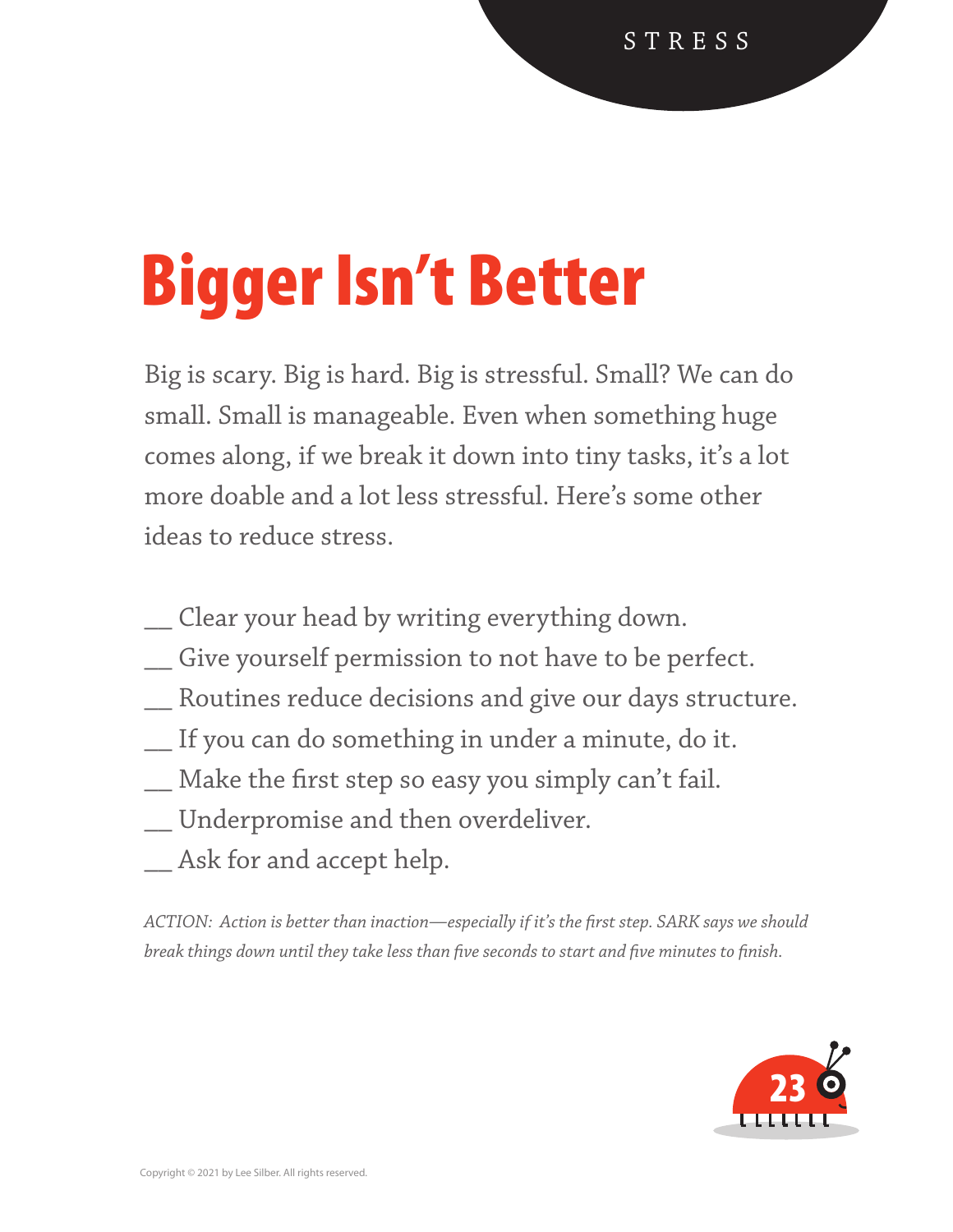### Avengers

What do superheroes do that we don't? Glad you asked. Let's see, the Wonder Twins had each other, Batman had Robin (and Alfred), and Wonder Woman and Superman hooked up (I mean teamed up).

We must be willing to work with others to get ahead. We should have an older and wiser mentor, a sidekick, and a protégé. We should also join our "Justice League" (an association in our field) and be involved.

*ACTION: At association meetings, get there early and offer to help out. It's an easy way to meet and mingle with the key players. If something (equipment, setup) isn't working, step up and fix it. Volunteer to speak or teach a class. Write an article or blog post. Be a card collector and follow up with people after the event is over. Take and post pictures for the association's social media sites. In a nutshell, get involved and get noticed.* 

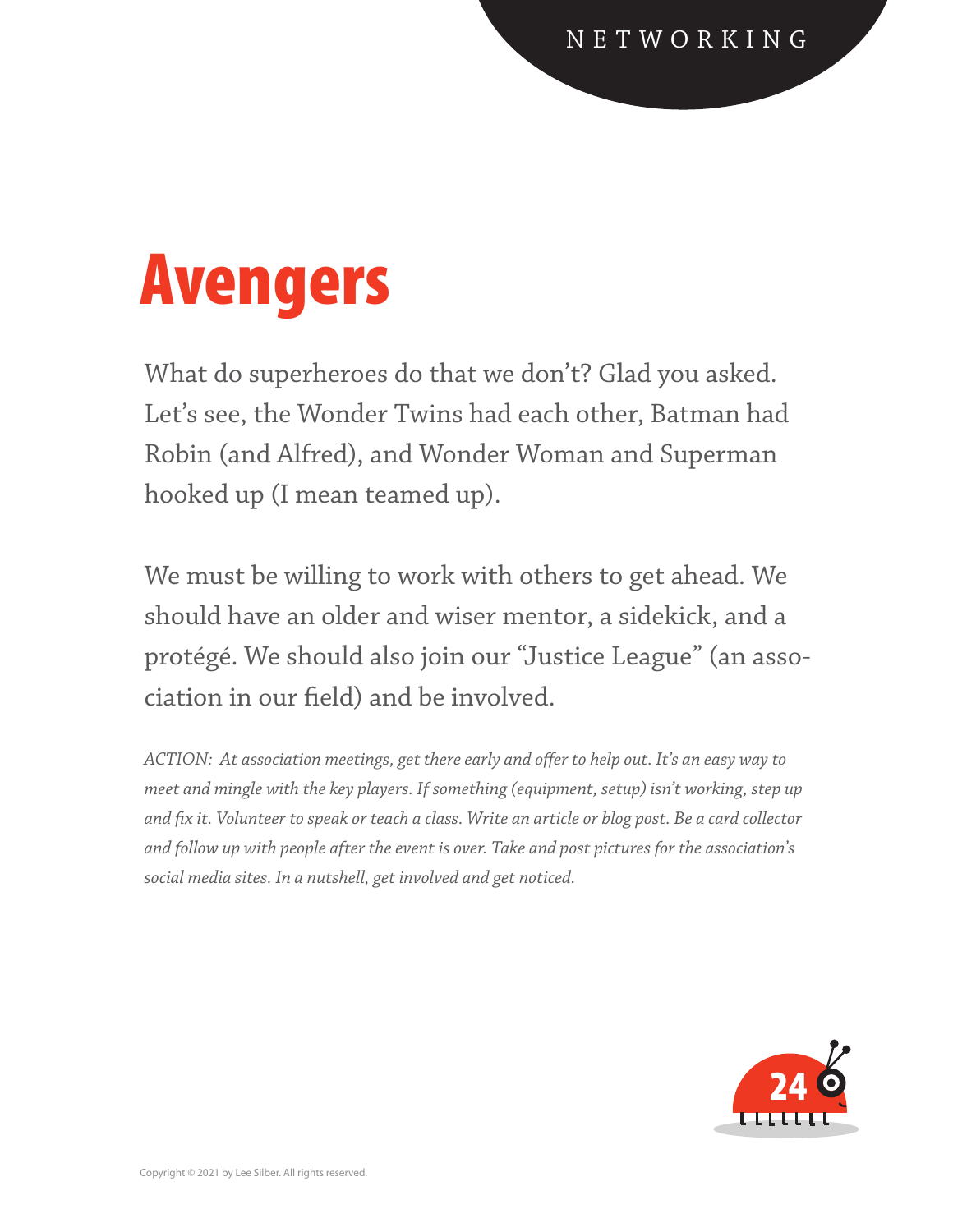# Energy and Environment

Making the most of our time involves three things: Energy, environment, and equipment.

**ENERGY:** Know when you're most motivated, focused, and least distracted during the day, and schedule and protect that time to do your most important work.

**ENVIRONMENT:** Don't discount the importance of *where* you do your work has on your energy, effectiveness, and efficiency. Lighting, layout, and organization can help or hinder.

**EQUIPMENT:** Be aware of time (clock), challenge yourself to do things faster (timer), and do the right things in the right order (calendar).

*ACTION: For more ideas on efficiency listen to my free weekly podcast, "The Faster, Easier, Better Show" www.leesilber.com /podcast.* 

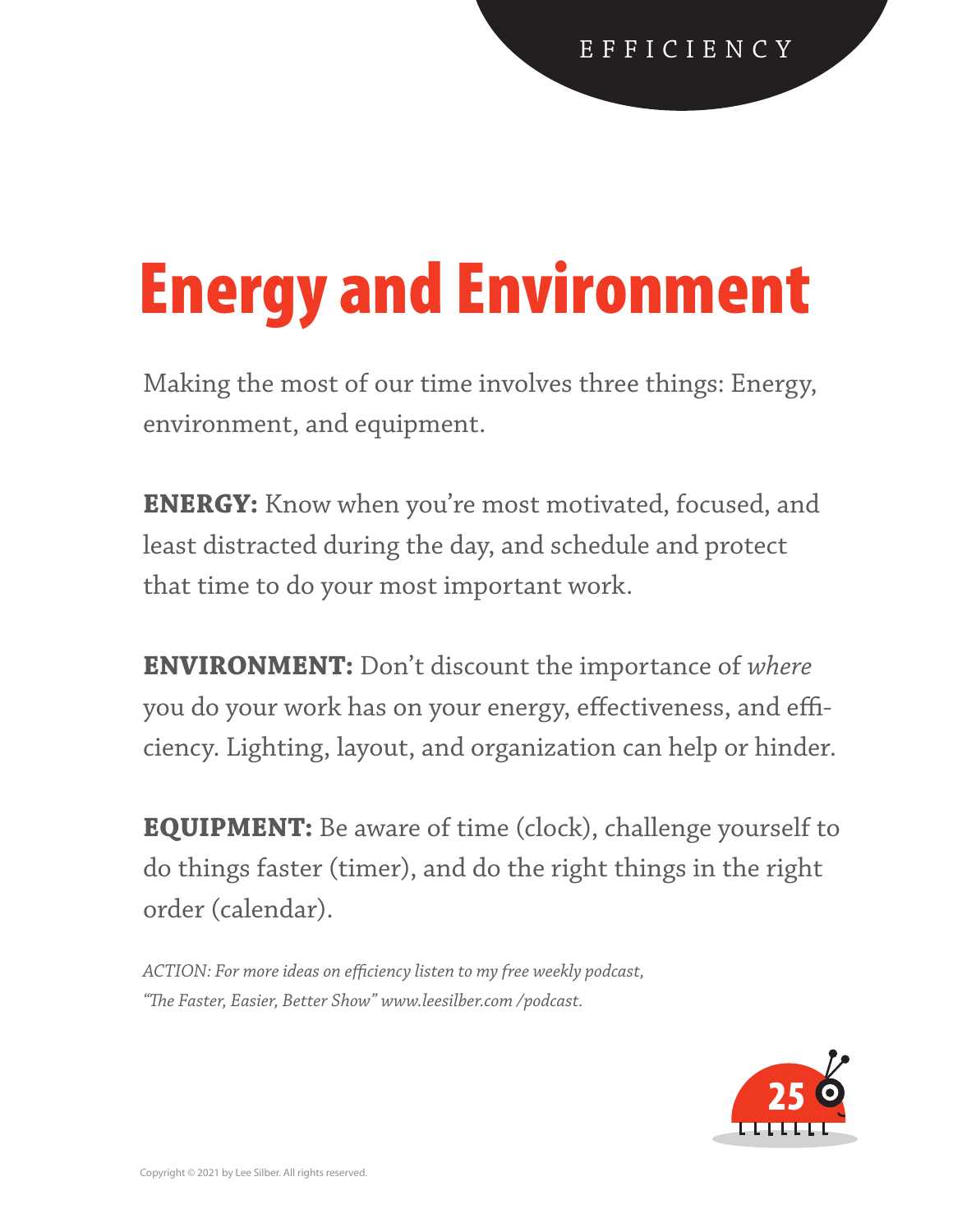# Margaritaville

Jimmy Buffett. What a life—but not in the way you think. He does *not* live his life like one of his songs. Sure, he's a rock star, pilot, and world traveler—he's also a very successful businessman, husband and parent. How does he balance his personal pursuits with touring and recording, writing books and plays, appearing in movies and on television, and running his business empire? Focus.

Today, balance is about being 100% focused on what we're doing for as long as we can. When we're with our kids, we're all in. When we're working, we're all in. To do this means we have to block out time, put our phones down, trim some things from our life, and learn how to say, "No."

*ACTION: It's a good idea to have a master list of things to do. To keep our lives in balance we can fold the paper in half and write personal items on one side and professional items on the other.* 

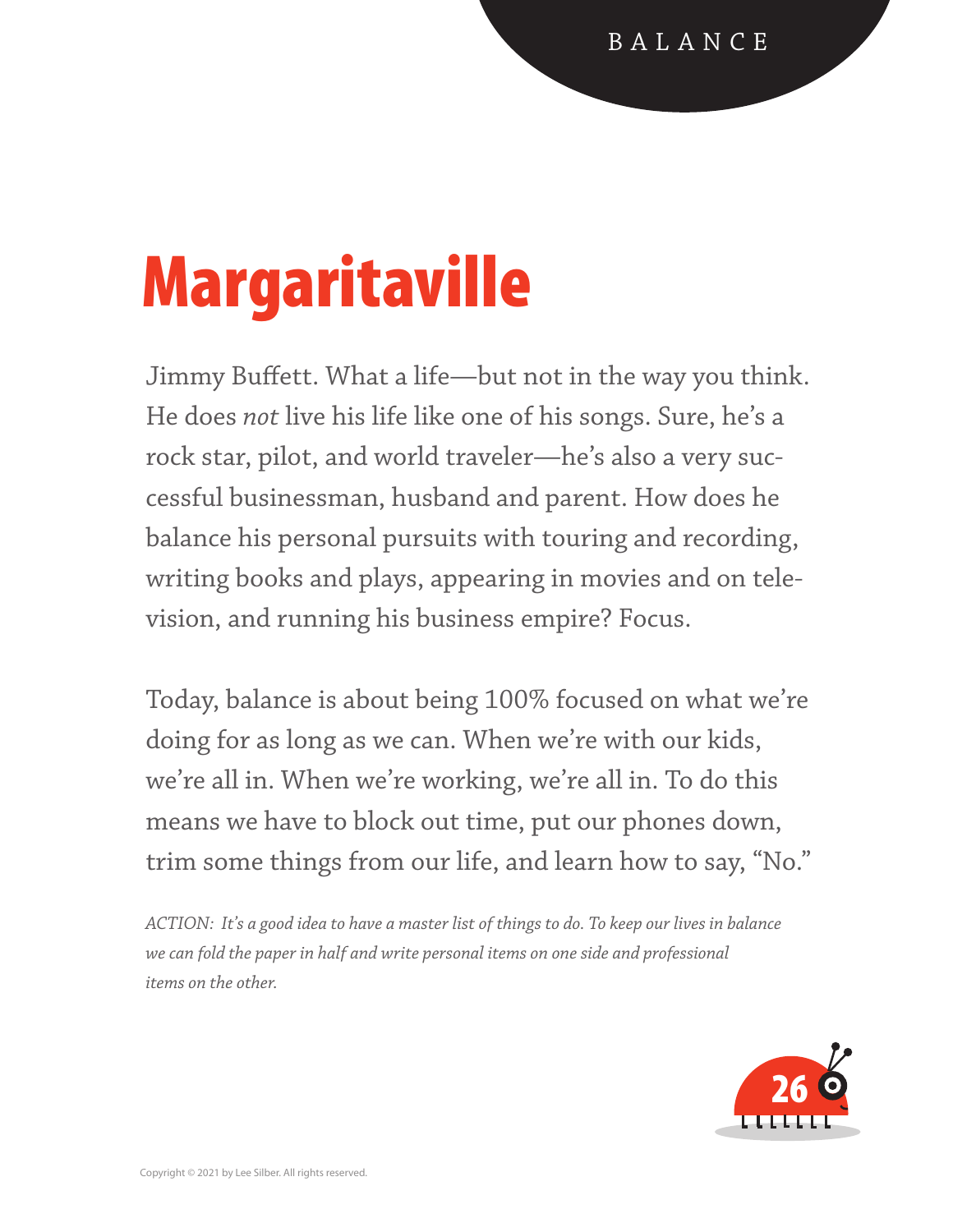#### E P I L O G U E

# A Short Story

My favorite memory of my dad and me wasn't a momentous one. Instead, it was something so simple.

When I was ten years-old we lived in Westwood,

New Jersey. On a trailer next to our suburban home was my father's pride and joy, a small ski boat fitted with a cranky old outboard engine.

 On a warm, summer Saturday morning my dad invited me to go . . . I bet you thought I was going to say boating. No, he asked me to go with him to pick up the engine from the repair shop. I couldn't have been more thrilled.



 My dad made us egg salad sandwiches for the drive. I sipped milk while he drank hot coffee from the lid of his silver Thermos while we towed the temporarily motor-less tri-hull down Route 17.

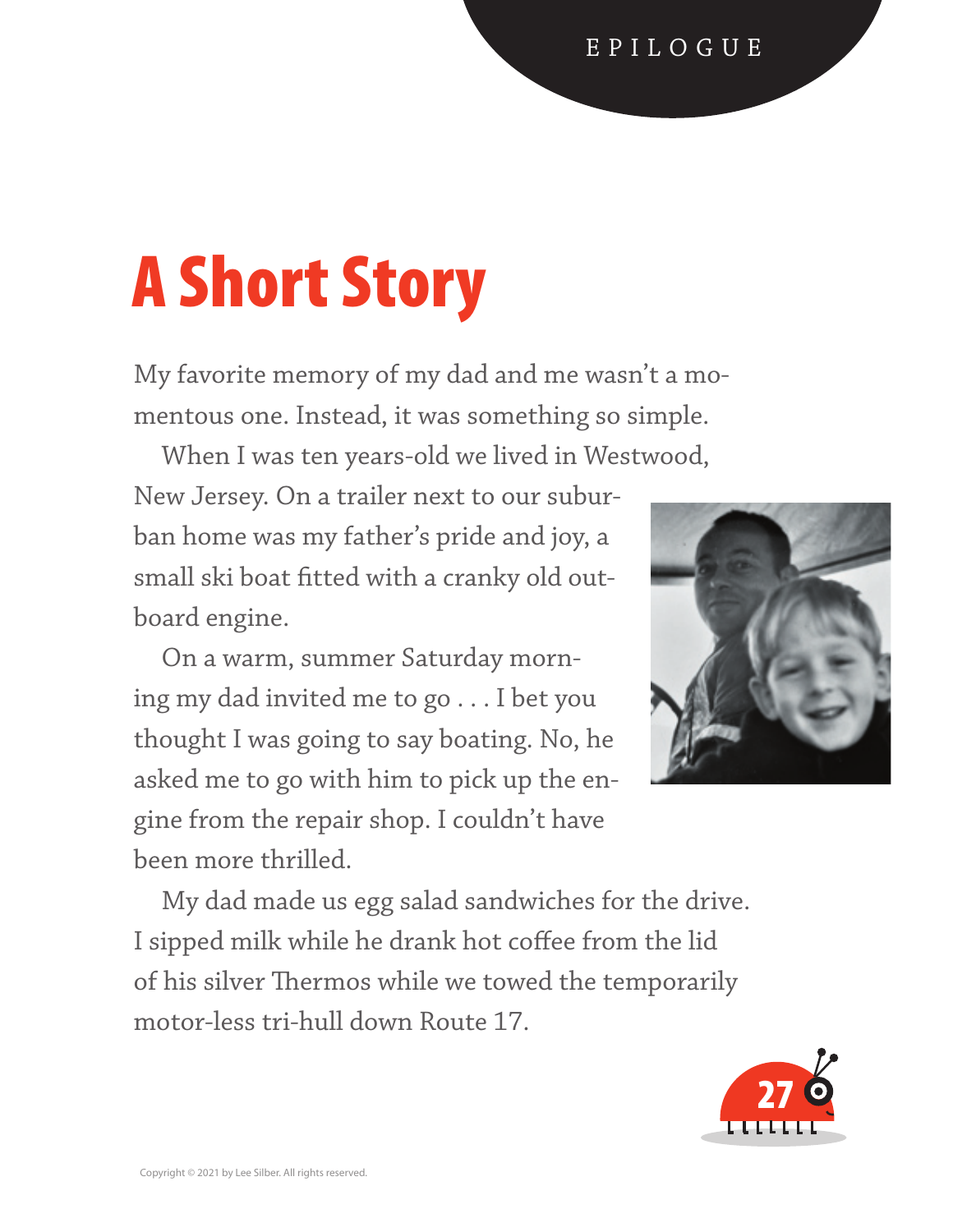To me, being invited along for this short trip—an errand, really—was a rite of passage. It made me feel all grown up. I sat in the front seat of our station wagon and we talked about the Mets and listened to the news of the day on the Plymouth's AM radio. Nothing special, and still . . .

 The dilapidated, open-air shop with a faded Lucas Oil sign on the tin roof was precariously perched on a grassy bank next to a small waterway, surrounded by trees. If it weren't for the sound and smells of twostroke engines being revved, nobody would ever know it was there.

 The scrawny mechanic was easy to spot, he wore dirty blue trousers and a matching striped shirt with a patch that spelled out his name. The old man respectfully pointed out the repairs to my dad with a lit cigarette held tightly between two greasy fingers.

 I climbed in the boat to help mount the motor and the smell of fiberglass was intoxicating.

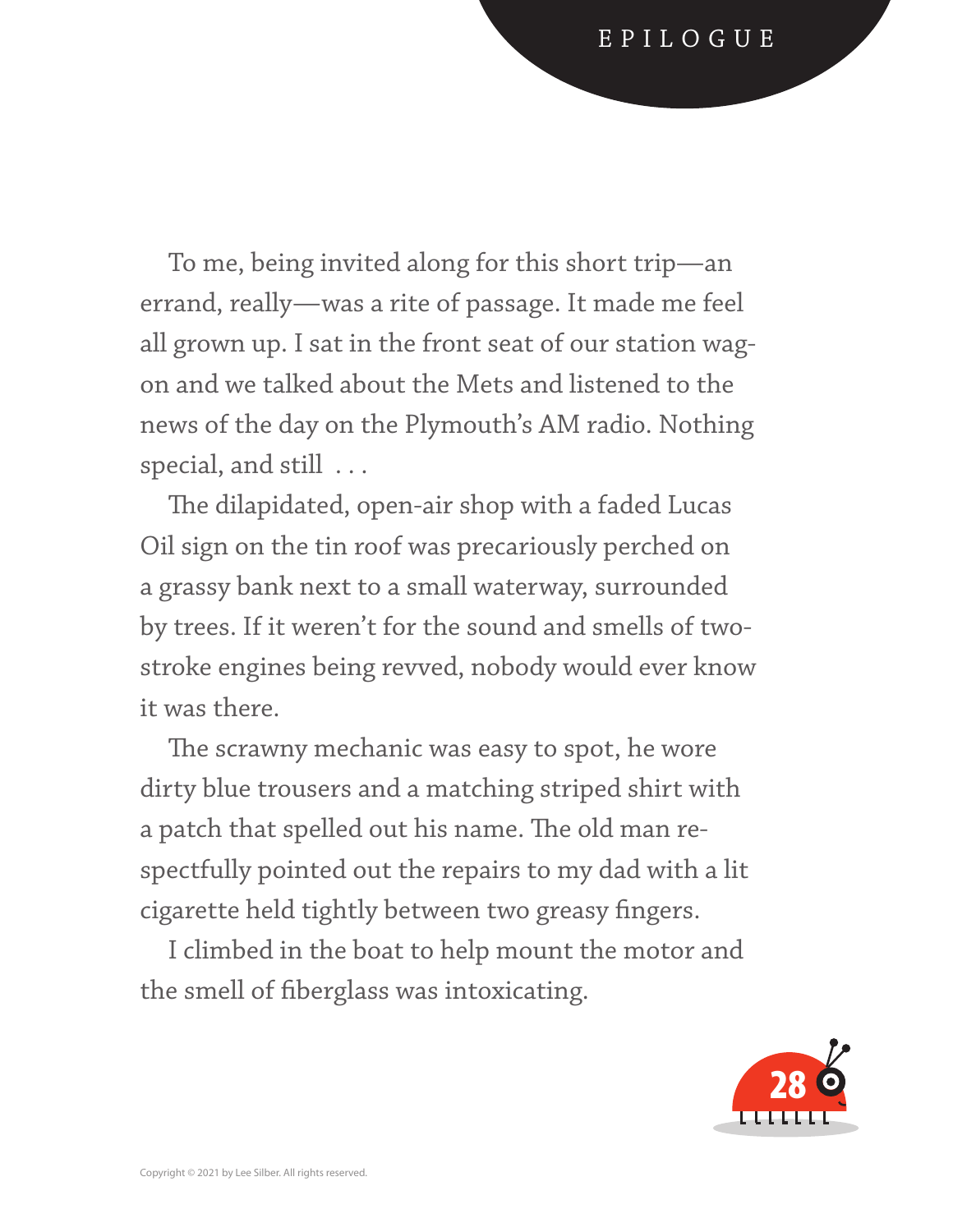The mechanic handed me some tools so I could feel like part of the process. I was in heaven.

 I'm sure you're reading this and hoping something big is going to happen. Nope. And that's my point. As much as it's commendable to try to create memorable moments, sometimes it's just a sandwich, cup of coffee, an errand, and alone time with someone you care about that makes the moment special.

 Don't miss your life looking for the big shiny events when the truly special ones are often right there on your things to-do list.

*Lee Silber Mission Beach, California 2021*

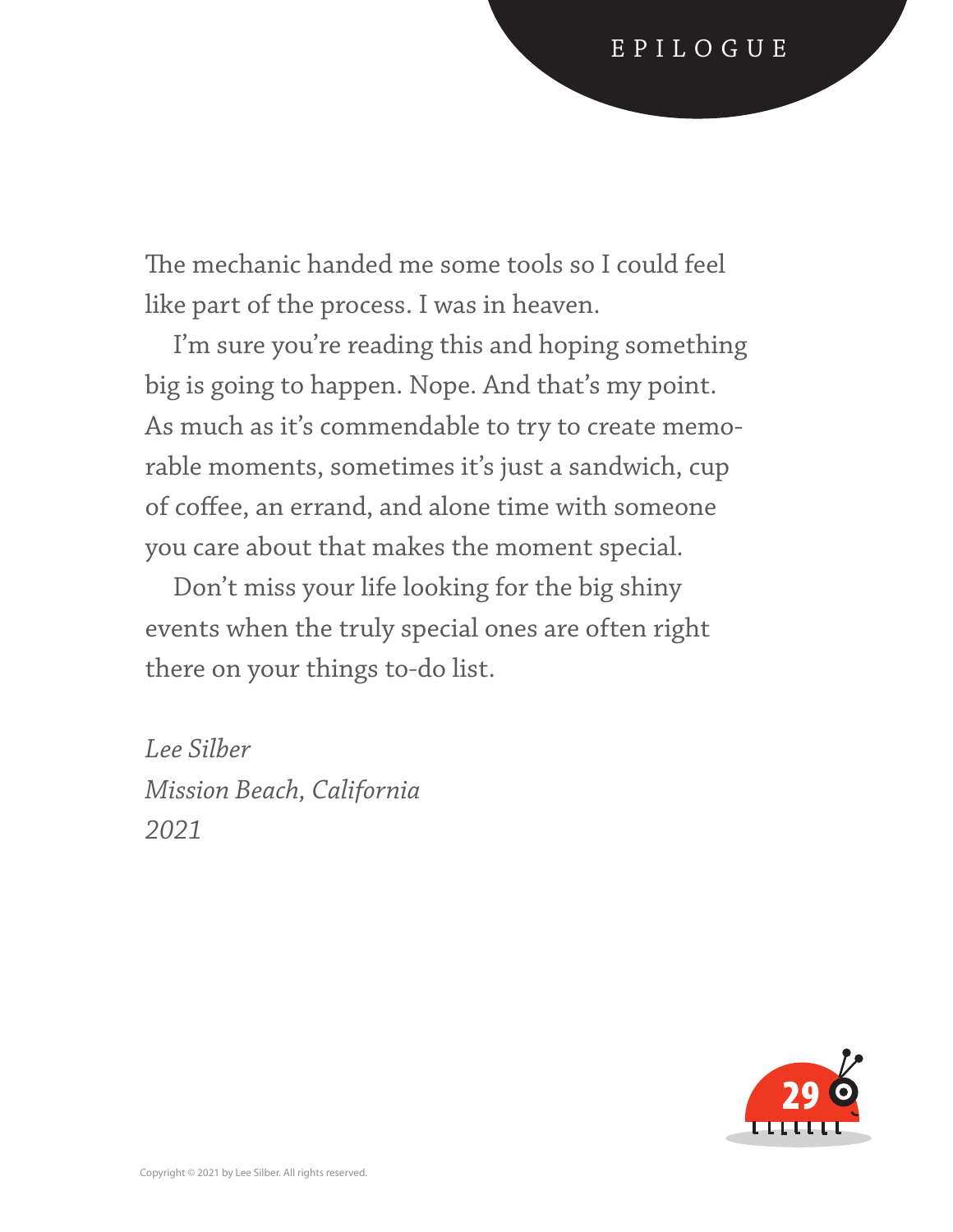### Lee Silber

After writing 25 books and winning eleven awards, Silber switched to writing mini-books like this one. This is his tenth (tiny) title.

For 30 years Lee traveled the country speaking to audiences large and small. He's now doing the same thing, virtually. www.leesilber.com

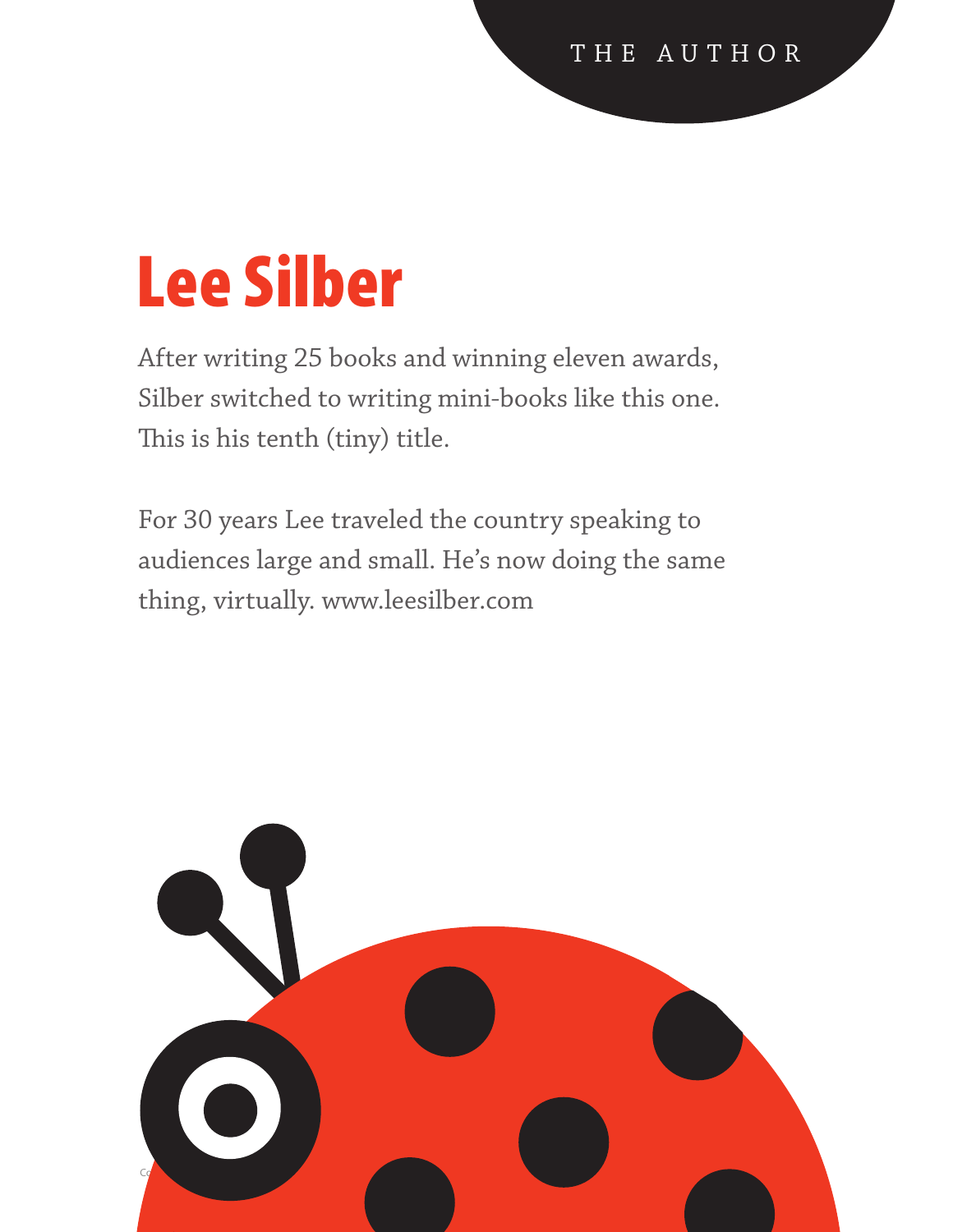#### R E A C H O U T

#### Lee Silber

822 Redondo Court San Diego CA 92109

leesilber@leesilber.com www.leesilber.com

858-735-4533